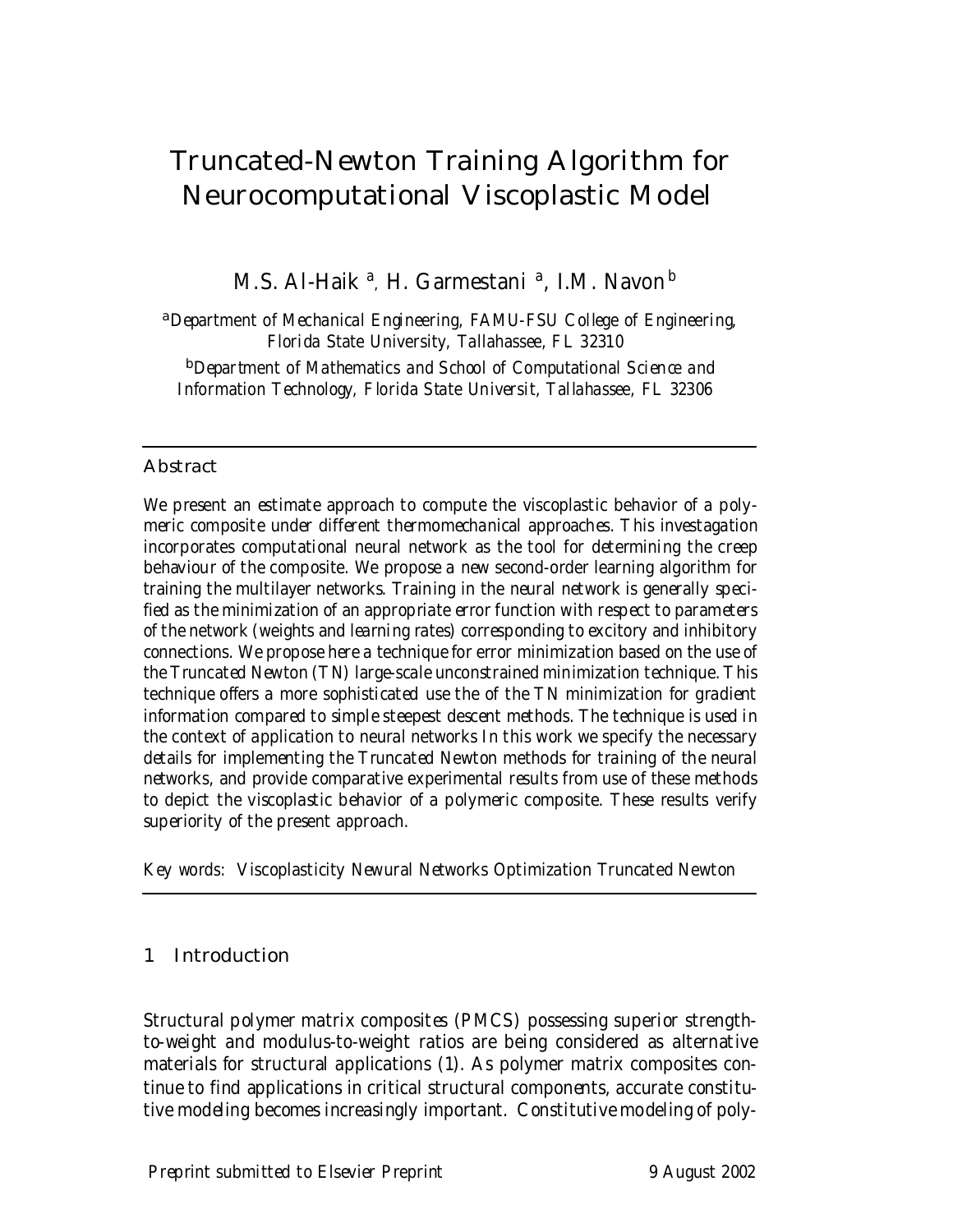meric composite materials presents a di¢cult and distinct challenge. While significant progress has been made in constructing models applicable for small strain and limited strain-rate and temperature regimes, much less progress has been made for more general conditions. Polymers behave very di¤erently depending on the loading conditions to which they are subjected, from brittle to viscoelastic, to viscous (fluid-like). Another impediment to modeling polymeric behavior is that the mechanisms of deformation in polymers are distinct from those in metals, for which extensive modeling work has been done. Consequently, well-established constitutive models and concepts for metals are not directly transferable to modeling polymeric composites.

Polymeric materials behavior has been repeatedly demonstrated to be very temperature and rate dependent (2). The creep response of carbon fiberpolymeric matrix composite, compounds the inherent time-dependent behavior of the polymeric phase and the temporal behavior of carbon fibers due to fiber-matrix debonds, interlayer delamination and diffuse microcracking. Since all the later damage mechanisms are also time-dependent and occur cojointly with polymeric creep, it is extremely difficult to separate out the individual contributions of the composite constituents.

The creep and response of polymers within the linear range of behavior was modeled with a high degree of success by linear viscoelasticity theory (3), (4). In spite of steady but slow progress over the last 30 years, the understanding and modelling of nonlinear behavior of polymers is still the subject of ongoing research (5), (6). Beyond the linear range of behavior, progress in the understanding and modeling of creep in polymeric composites seems to be hindered as much by the absence of a comprehensive data base as by inadequacies and controversies in the mathematical and basic mechanics formulation.

While there is enormous literature related to the modeling of the creep behavior of polymers, there are few reviews on the modeling of creep in polymeric composites. Among the earlier investigations are the articles by Haplin (7) Schapery (8), and Dillard (9). Most of this literature utilizes linear viscoelastic models to describe the creep behavior of the composite.

Another approach to the modeling of creep derives form plasticity theory, which was applied initially to metal matrix composites (10), (11). For uniaxially reinforced polymeric composites Sun, (12), (13) developed a simpli…ed single parameter plasticity model for creep in unidirectionally reinforced composites. Another unidirectional model was proposed by Robertson (14). These models were subsequently extended to laminated plates and thermal e¤ects by Gates (15), (16). Rate dependence was included by means of viscoplastic model by Gates and Sun (17), (18).

Viscoplastic constitutive equations presented earlier by the authors (19), (20),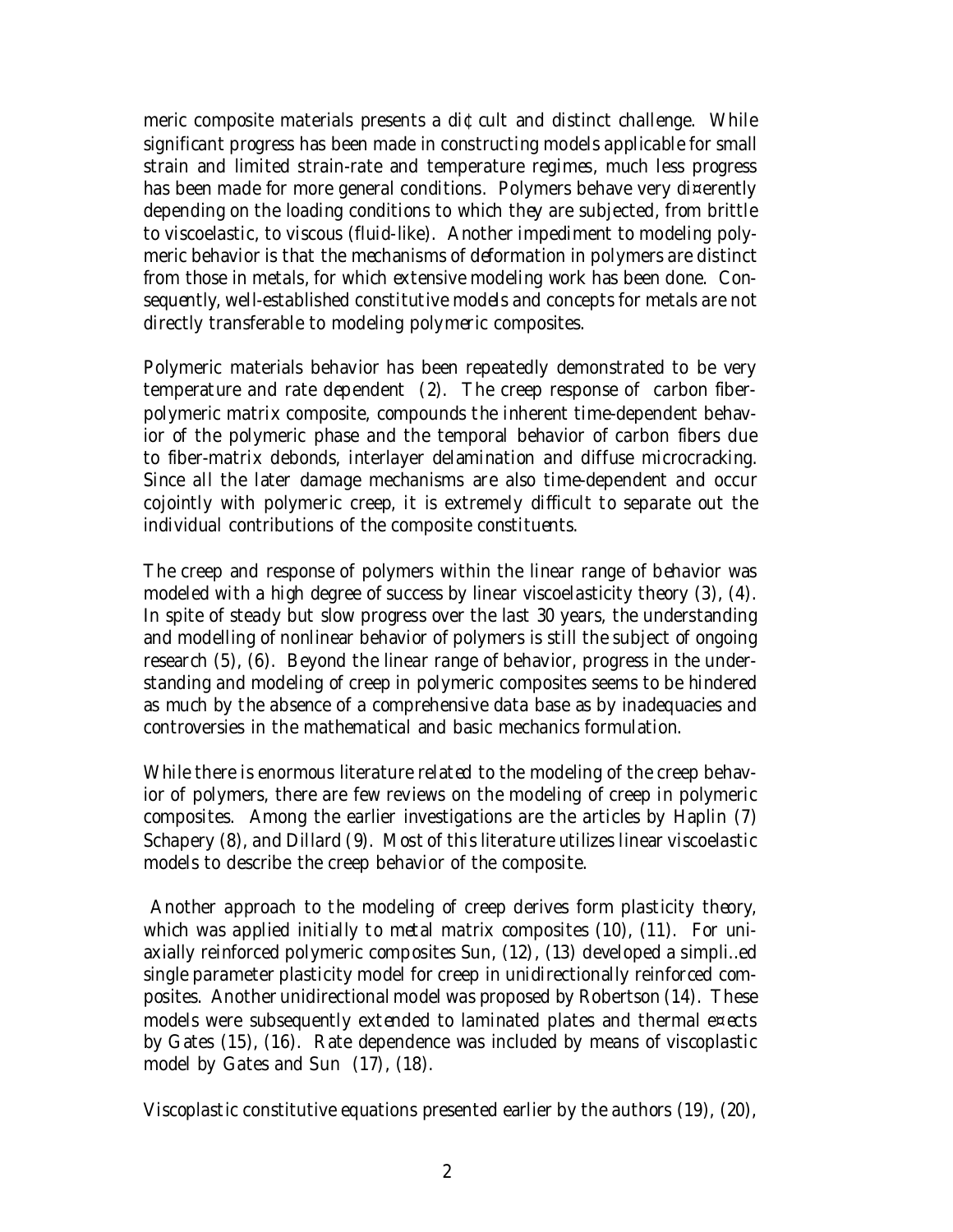were written explicitly and they involve many parameters, which signi…cantly in‡uence the behavior of the constitutive equations. Appropriate parameters must be determined accordingly, such that the accurate behaviors of the material can be expressed.

Some of the problems involved with the explicit constitutive models, from our earlier investigation (19), include:

- (1) The models are simply based on the phenomenological investigation of material properties while real behaviors of material is very complex. Therefore, the model contains errors inevitably.
- (2) All the models are limited in their mathematical capabilities when they are tackled as parameter identification problem, since they are written explicitly.
- (3) Most of the models were veri…ed by experimental results of mechanical testing of metals, except Sun-Gates model which simulated the results of mechanical testing of polymer matrix composites. Composite materials which usually encounter extra parameters like fiber orientation, volume fraction,fiber-matrix interface,...etc. These parameters will raise the degree of complexity of the earlier constitutive models.

Bearing in mind the shortcoming of the phenomenological model, an alternative modeling technique, is to use a computation and knowledge representation paradigm, Neural Networks. Recently, the computational mechanics, which is quantitatively reliable in itself, has widened its feasibility to the practical engineering problems by merging the Artificial Neural Network's (ANN) flexibility. Neural networks architecture is a promising implicit-modeling scheme to replace the traditional explicit constitutive equations used to describe the material behavior. The rest of this investigation is dedicated to the design of implicit creep model by means of ANN to predict the creep behavior of the polymer matrix composites under different thermomechanical environments.

At this point we emphasize that the approach we followed, does not produce an "explicit formula" supplying the creep properties for each viscoplastic tempreature-stress-strain law, but to the construction of an appropriate neural network, which, at a given time period "produces" a set of data corresponding to a viscoplastic conditions. This neural networks "learns", and if applied to another set of experimental data, may fulfill its task more accurately and shorter time. The present method may replace to some extent the experiments after a period of "learning". Moreover, the method developed here may replace the classical numerical methods for elastoplastic calcinations, since it takes better into account the experimental data and automatically improves itself through "learning".

The proposed neural-creep model strongly contradicts the reference to neural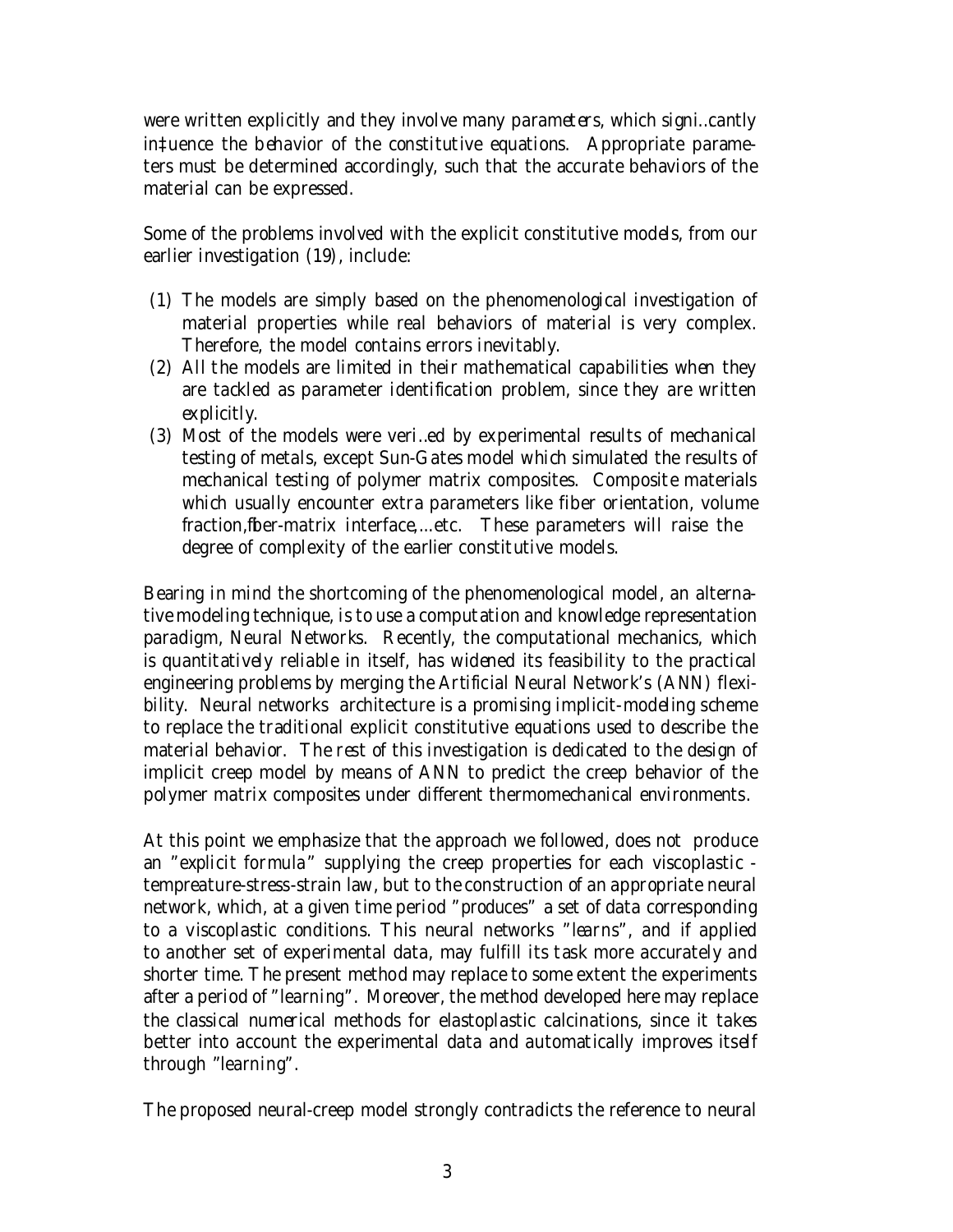

Fig. 1. Typical feedforward neural network composed of three layers

network as "a black box model", as referred to in the majority of material neural-models. The concept of black box arises in several investigations that use a "crude" training algorithm such as steepest descent where the learning rate is determined by a random walk approach. The current study eliminates this randomness by implementing recent but well-established numerical optimization techniques such as the conjugate gradient and the Truncated Newton methods. These techniques had several applications in numerical optimization, system theory, control systems, economy, metrology, and many more.

Surprisingly, not many applications in material science have adopted these powerful techniques. One explanation of the lack of interest is that: conjugate gradient algorithm is basically a nonconstrained optimization techniques that is usually used to find an optimal solution for a large-scale multi-dimensional problem, while most of the materials neural-models fall in the small-scale onedimensional spectrum. (21), (22), (23), (24), (25), (26).

For the first time in neural network-based materials models, the powerful unconstrained multidimensional optimization algorithm i.e., truncated Newton method was introduced as training algorithm for neural networks. This novel application of the Truncated Newton was not cited before.

## 2 Neural Networks

Neural networks consist of processing elements and weighted connections, Figure-1 illustrates a typical neural network. Each layer in a neural network consists of a collection of processing elements (neurons); each processing element in a neural network collects the values from all of its input connections,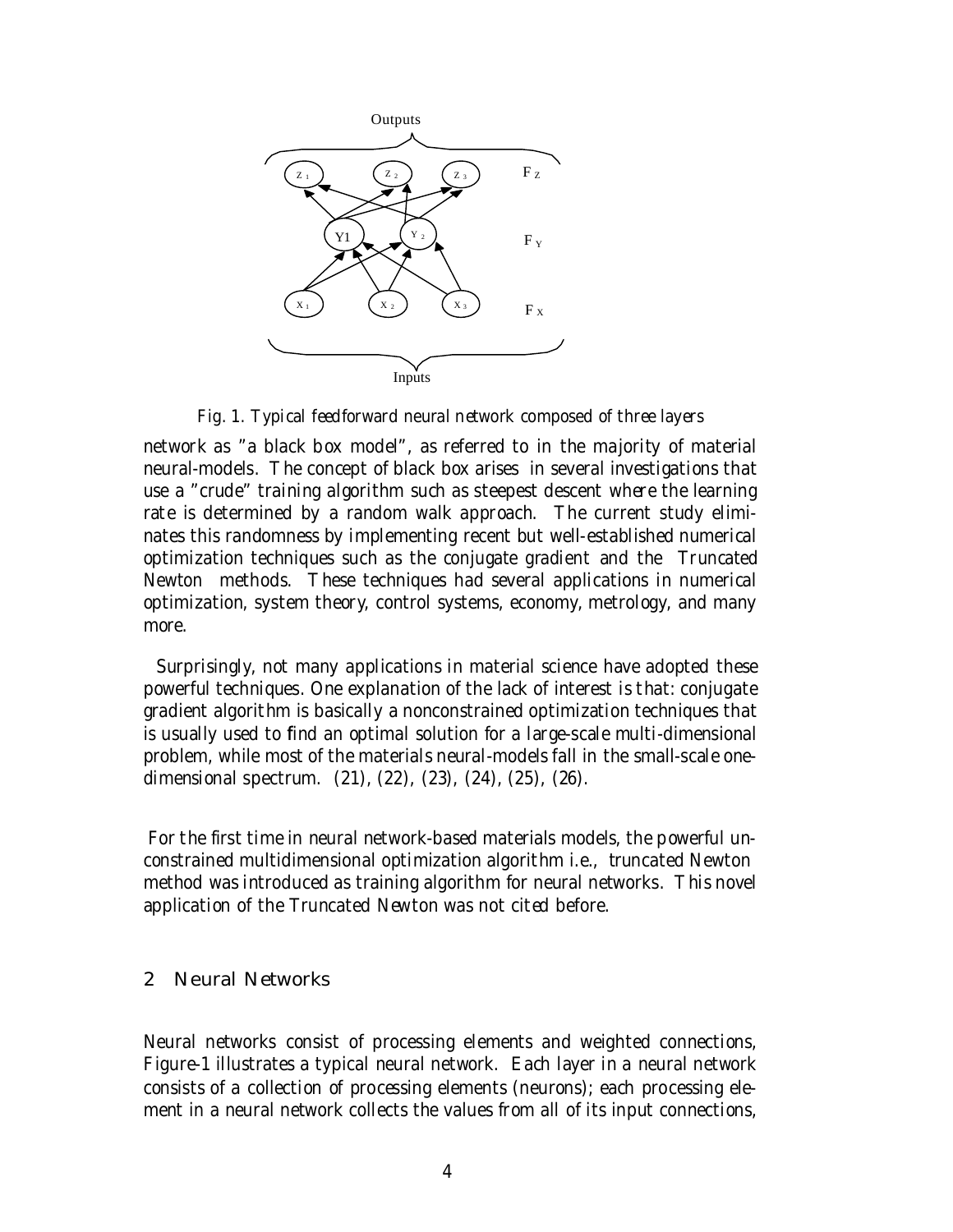performs a prede…ned mathematical operation and produces a single output value. The neural network in Figure-1 has three layers:  $F_X$ , which consists of the neurons  $fx_1; x_2; x_3g$ ;  $F_Y$  which consists of the neurons  $fy_1; yg_2$  and  $F_Z$ which consists of the neurons  $f_{Z_1; Z_2; Z_3; Q}$ . The neurons are connected with weighted connections represented by the arrows in the figure. In Figure-1, there is a weighted connection from every  $F_x$  to every  $F_y$  neuron and there is a weighted connection from every  $F_Y$  to every  $F_Z$  neuron. Each weighted connection acts as both label and a value. For example, in Figure-1 the connection from  $F_X$  neuron  $x_1$  to the  $F_Y$  neuron  $y_1$  is the connection weight  $w_{12}$ . The value of the connection weights is often determined by a neural network learning procedure, (27). It is through the adjustment of the connection weights that the neural network is able to learn. By performing the update operations for each of the neurons, the neural network is able to recall information.

The input to a neuron from another neuron is obtained by multiplying the output of the connected neuron by the weight of the connections between them. The artificial neuron then sums up all the weighted inputs coming to it. For example, the jth  $F_v$  PE in Figure-1 is  $y_i$  and the value of the PE is also  $y_i$ . The output value of the PE  $y_i$  in Figure-1 is a function of the outputs preceding layer  $F_x$  and the weights from  $F_x$  to  $y_i$ ; W<sub>i</sub>. Mathematically, the output of this PE is a function of its inputs and weights.

$$
y_j = F(X; W_j)
$$
 (1)

The most common computation performed by a PE is a linear combination of the input value  $X$  with the abutting connection weights  $W_i$  in a dot product format, for example the output  $y_i$  in Figure-1 is computed as

$$
y_j = f \sum_{i=1}^{A} x_i w_{ij} = f(X \in W_j)
$$
 (2)

where  $w_{ii}$  is the weight of the connection between the ith and j th processing elements. A processing element can have excitatory or inhibitory in‡uences on its neighboring elements. That is, it can either facilitate or hamper the activation of a connected element. Incoming excitation or inhibitation from other neurons is combined (to the net input of the element) by summation. The new activation level is determined by evaluating a …xed activation function f for this net input. The activation function is used to compare the weighted sum of inputs and the threshold value of that neuron.

The hyperbolic tangent is the most common activation function

$$
f(x) = \tanh(\mathscr{B}x) = \frac{e^{\mathscr{B}x} i e^{i \mathscr{B}x}}{e^{\mathscr{B}x} + e^{i \mathscr{B}x}}
$$
(3)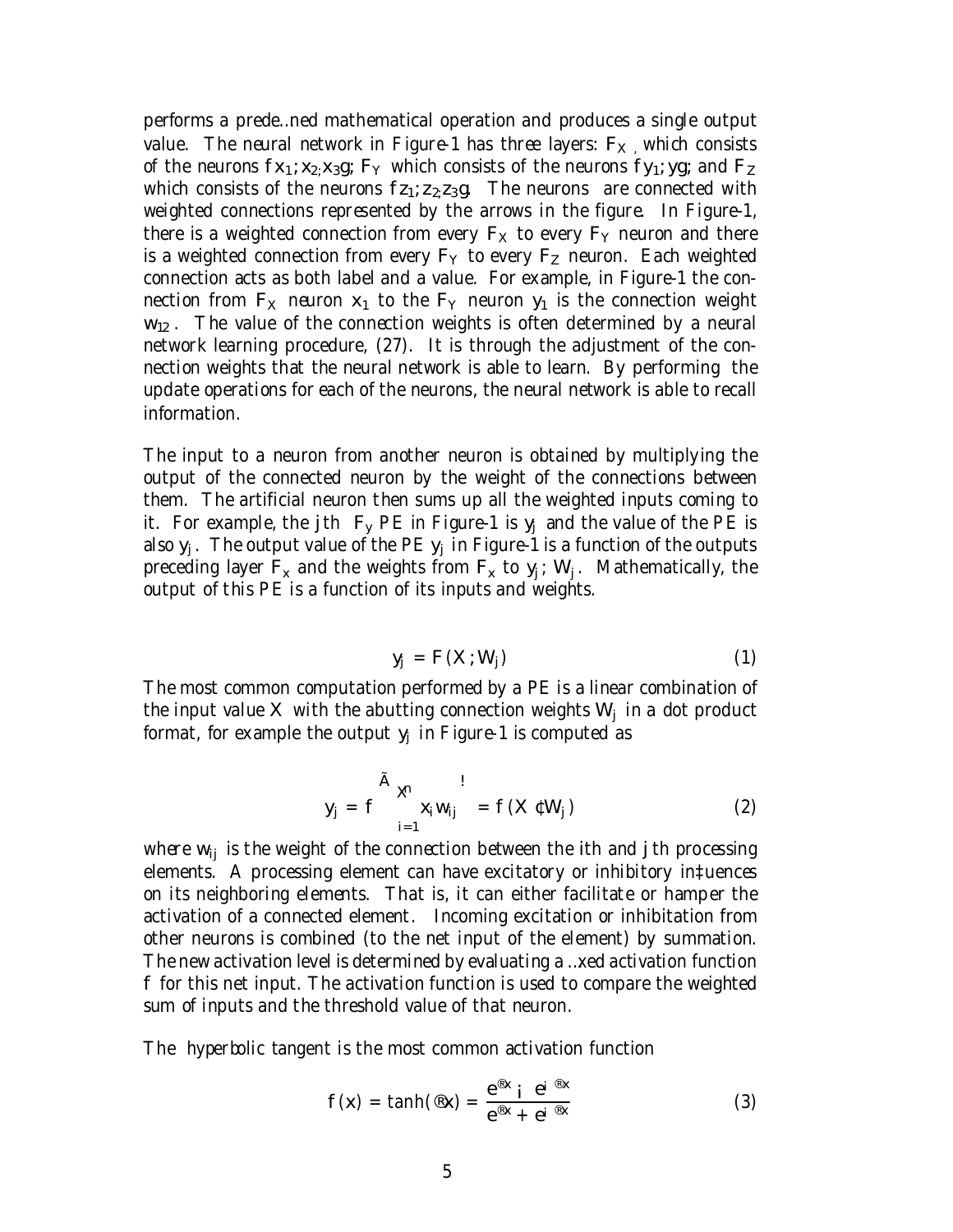where  $\mathcal{R} > 0$ . The hyperbolic tangent functions are useful in neural networks trained by backpropagation, which will be discussed in the next section, because the relationship between the value of the function at a point and the value of the derivative at that point reduces the computational burden during training.

# 2.1 Neural Networks Training: Backpropagation Algorithm

As opposed to a classical algorithm a neural network is not programmed, but is trained. In other words, if the problem at hand is a function  $y = f(x)$  where y and x are, in general, vectors in a classical algorithm where x is the data and f is the form, while in a neural network x and y are the data and the function f is the unknown. In a neural network, f consists of the modes in which data is transmitted from one neuron to another and of the set of rules upon which the transformation of data within each neuron is based.

The main advantage of neural networks is the fact they are able to use some a priori unknown information hidden in data (but they are not able to extract it). The process of capturing the unknown information is called learning or training of neural networks. A training cycle consists of the following steps: An input vector is presented at the inputs together with a set of desired responses, one for each node, at the output layer. A forward pass is done and the errors or discrepancies, between the desired and actual response for each node in the output layer, are found. These are then used to determine weight changes in the net according to the prevailing learning rule. The best-known learning algorithm is the Backpropagation algorithm, (28), (29).

A popular measure of the error E for a single pattern, is the sum of the square di¤erences

$$
E = \frac{1}{2} \left( t_{i} + y_{i} \right)^{2}
$$
 (4)

where  $t_i$  is the desired or target response on the ith unit and  $y_i$  is that actually produced on the same unit.

Figure-2 shows the three-layer feedforward backpropagation topology. The units in the input layer  $F_x$  serve only as distribution points; the input signal is simply passed through the weights on their outputs. Each unit in the hidden layer  $F_v$  and the output layer  $F_z$  produces the summation outputs.

Learning of backpropagation network assumes that each input pattern  $a_k$  is paired with a target pattern  $b_k$  representing the desired output. These are called training pairs. Before training is started, all the weights are assigned to a small random values usually in the range  $(-1, +1)$ . This initialization pre-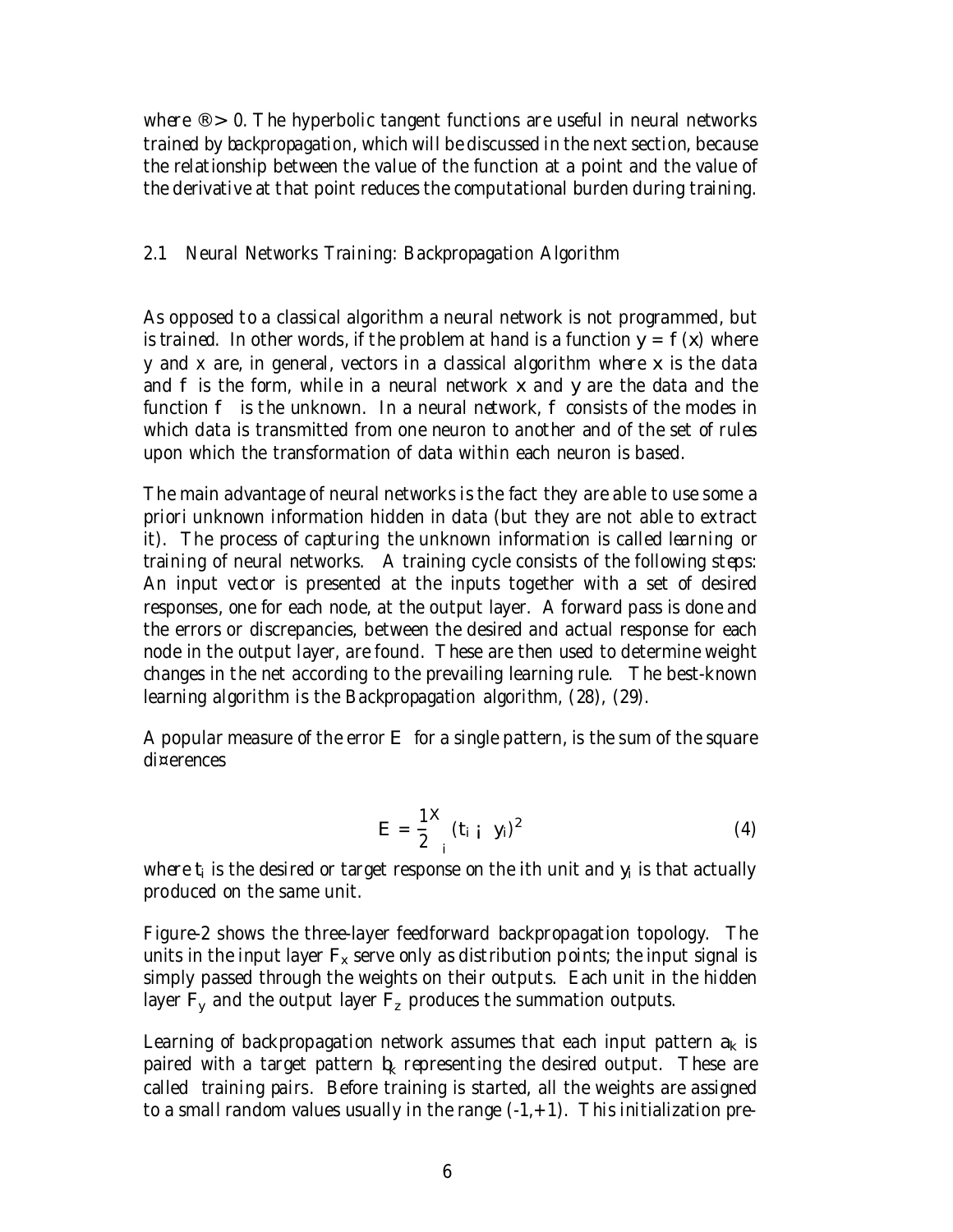

Fig. 2. Topology of the three layer feed-forward backpropagation

vents the network from getting saturated by large values of the gain. Learning is done by iteratively adjusting the weights of the connections in the network W and V, in order to minimize the cost function E. During the process, an input pattern is presented to the network and propagated forward to determine the actual output at the units in the output layer. An error signal for each output PE's is calculated and is backpropagated through the network in order to adjust the weights. The learning process continues until the networks responds with the sum of the squared error of the output signals is less than a predetermined value.

# 3 Neurocomputing and Optimization

# 3.1 The Steepest Descent with Momentum Algorithm

The standard backpropagation implements the steepest descent method ( also called the gradient descent method). At each step of the steepest descent method the weights are adjusted in the direction in which the error function decrease most rapidly. This direction is determined by the gradient of the error surface at the current point in the weight space. In order to minimize the error function, the gradient vector is multiplied by (-1) because the gradient vector points to the maximum increasing error. The error function or the cost function that is used is the sum squared error; the sum of square di¤erences between the actual output and the desired output value for each unit in the output layer. The output error across all the  $F<sub>z</sub>$  PEs is found using the cost function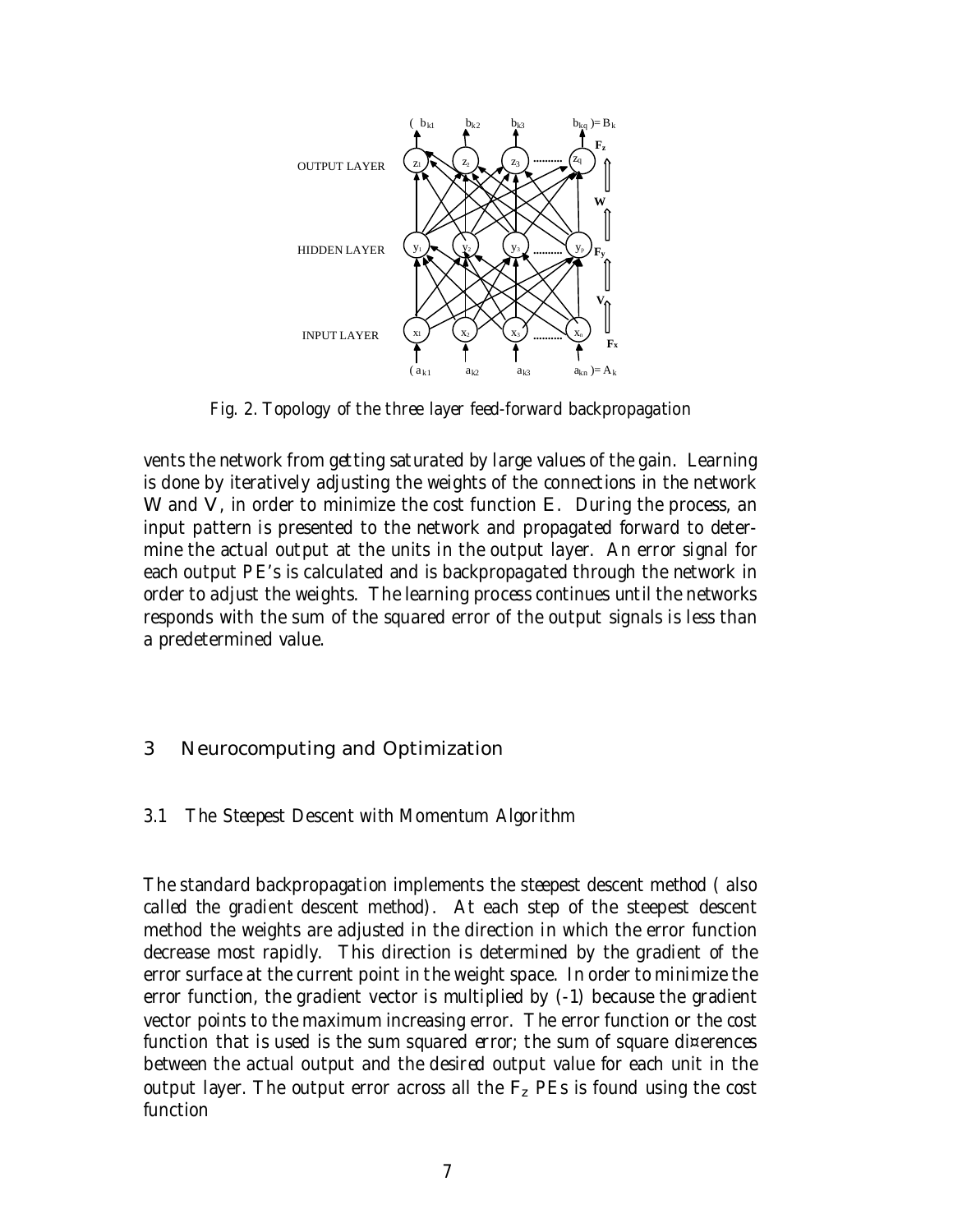$$
E = \frac{1 \mathcal{A}}{2_{j=1}} (b_{kj} \ i \ z_j)^2
$$
 (5)

where  $b_{ki}$  is the desired output while  $z_i$  is the actual output. The output of an  $F_z$  PE, z, is computed as

$$
Z_j = \sum_{i=1}^{p} y_i w_{ij} \tag{6}
$$

and each  $F_v$  (hidden-layer) PE, is computed using

$$
y_{i} = f \sum_{h=1}^{\tilde{A}} x_{ih} v_{hi} = f(r_{i}); \qquad r_{i} = \sum_{h=1}^{n} a_{kh} v_{hi}
$$
 (7)

The hidden-layer activation function is a hyperbolic tangent function.

Implementing the steepest descent method, the weight adjustment is performed by moving along the cost function in the opposite direction of the gradient to a minimum of the input/output mapping producing the smallest amount of error. For example, in Figure-2 the connection weights between the  $F<sub>y</sub>$  and the Fz PEs are adjusted by using the gradient

$$
\frac{\mathscr{E}E}{\mathscr{E}W_{ij}} = \frac{\mathscr{E}}{\mathscr{E}W_{ij}} 4\frac{1}{2} \mathscr{E}(b_{kj} \mid z_j)^{25}
$$
\n
$$
= (b_{kj} \mid z_j)y_i
$$
\n
$$
= \pm_j y_i \quad ; \quad \pm_j = (b_{kj} \mid z_j)
$$
\n(8)

where  $\pm_{\rm j}$  is the error for each  ${\sf F}_{\sf z}$  PE. Next, the adjustment to the connection weights between the  $F_x$  and  $F_y$  PEs are found by utilizing the chain rule of partial di¤erentiation, hence, we can calculate weigh changes for an arbitrary number of layers.

$$
\frac{\mathcal{Q}E}{\mathcal{Q}_{hi}} = \frac{\mathcal{Q}E}{\mathcal{Q}_{ji}} \frac{\mathcal{Q}_{Yi}}{\mathcal{Q}_{Yi}} \frac{\mathcal{Q}_{Yi}}{\mathcal{Q}_{Xh}} \frac{\mathcal{Q}_{Xh}}{\mathcal{Q}_{Vhi}} = \sum_{l=1}^{R} (b_{kl} i y_l) y_l w_{hl} f^{fl}(r_i) a_{kh}
$$
(9)

Having the gradient of the error ( also referred to as error sensitivity ), then the weight adjustments for the connections are updates in a negative direction to the gradient with a certain rate,as given by

$$
w_{ij}^{\text{new}} = w_{ij}^{\text{old}} i \stackrel{\circledast}{=} \frac{\circledast E}{\circledast w_{ij}}
$$
 (10)

and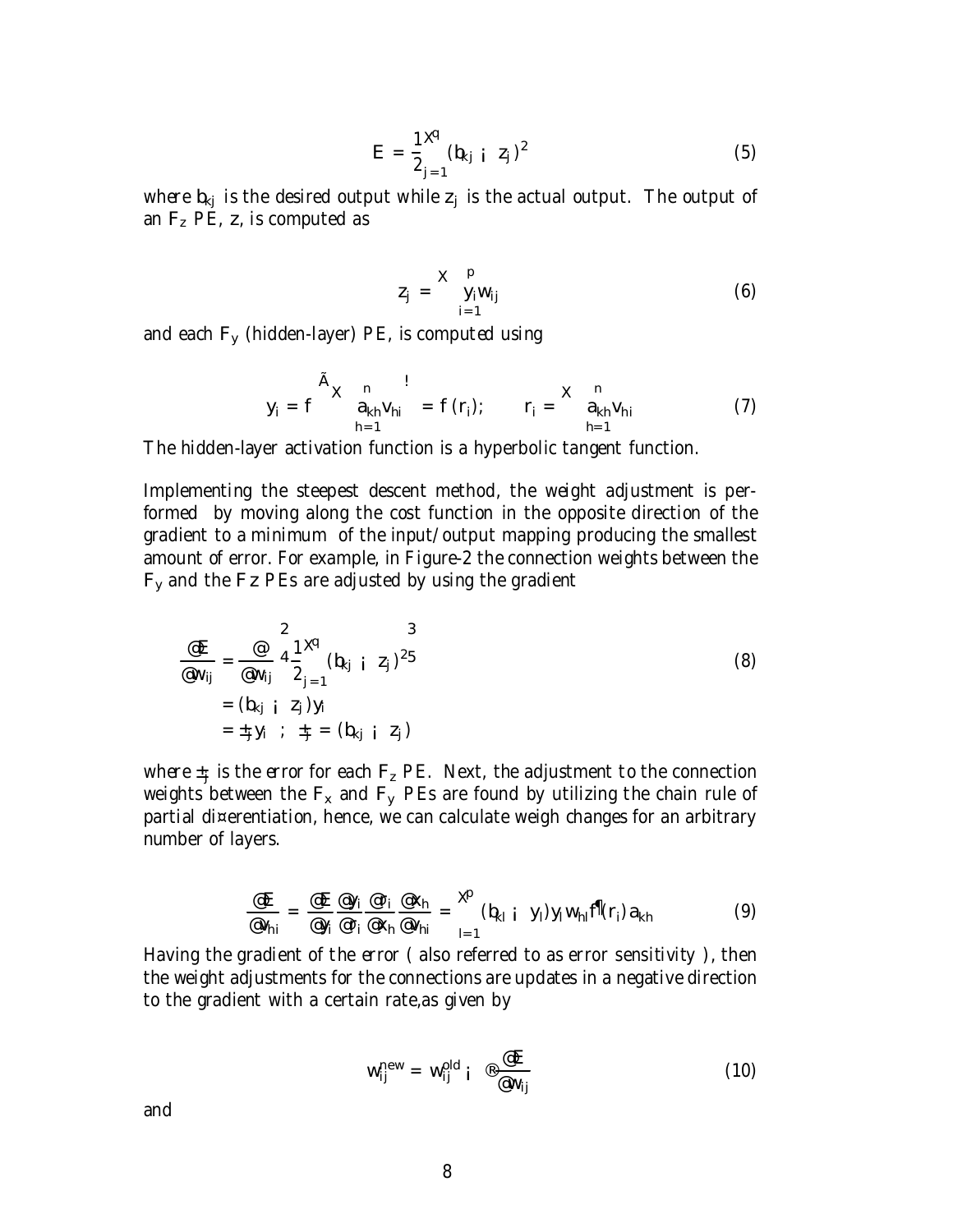Steepest descent with Momentum

$$
w_{ij}^{\text{new}} = w_{ij}^{\text{old}} i \quad \textcircled{e} \frac{\textcircled{E}}{\textcircled{w_{ij}}} + \textcircled{w}_{ij}^{\text{old}} \tag{12}
$$

and

$$
V_{hi}^{\text{new}} = V_{hi}^{\text{old}} i^{-\frac{\text{@E}}{\text{@V}_{hi}}} + {}_{\circ}\Phi V_{hi}^{\text{old}}
$$
(13)

where  $\frac{1}{2}$  is the momentum factor  $(2 h0; 1i)$ :

$$
V_{hi}^{new} = V_{hi}^{old} i^{-\frac{\omega E}{\omega V_{hi}}} \tag{11}
$$

where <sup>®</sup> and <sup>-</sup> are positive-valued constants that regulate the amount of adjustments made with each gradient move, they are called learning rates. The learning rates determine what amount of the calculated error sensitivity to weight change will be used for the weight correction. The momentum was introduced to allow for more prompt learning while minimizing unstable behavior. Here, the error function is modi…ed so that a portion of the previous weight is fed through to the current weight. This acts, in engineering terminology, as a low-pass …lter on the weight terms since general trends are reinforced whereas oscillatory behavior is canceled out. This allows a low, normally slower, learning coe¢cient to be used, but creates faster learning. Momentum as a low pass …lter allows the network to ignore small features in the error surface. Without momentum, a network may get stuck in a shallow local minimum (30). On the other hand, when using momentum term, the network can escape from such a minimum.

#### 3.2 The Conjugate Gradient Algorithm

Since learning in realistic neural networks application often involves adjustment of several hundred weights, only optimization methods applicable to large-scale problems are relevant as alternative learning algorithms.

The general opinion in the numerical analysis community is that conjugate gradient methods are well suited to handle large scale problems in an e¤ective way, (31), (32). Several conjugate gradient algorithms have recently been introduced as learning algorithms in neural networks. Some earlier applications of conjugate gradient as training algorithm were carried out by Battiti, (33), and Johansson (34).

The conjugate gradient algorithm combines the advantages of simplicity of the steepest descent method and better convergence without the evaluation, inversion, and storage of the Hessian matrix. Among unconstrained optimization methods, it is widely acknowledged that the conjugate gradient method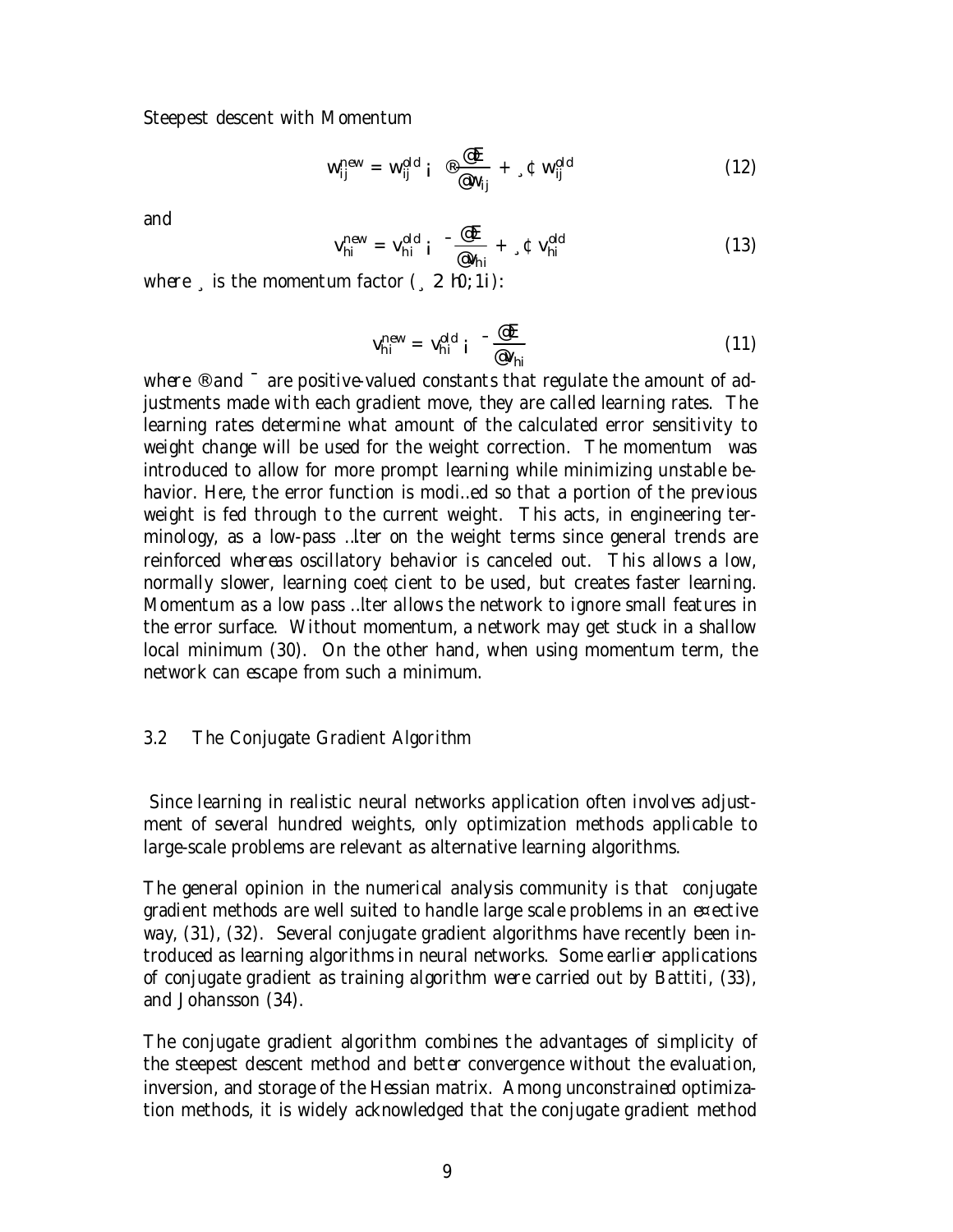Newton Method FOR k=0, UNTIL convergence DO ² Solve iteratively for the search vector p:

$$
H(w_k)p_k = i g(w_k)
$$
 (16)

² Set

 $W_{k+1} = W_k + p_k$ 

is perhaps the easiest method applicable to large scale problems, (32). The algorithm provides a tool to update the learning rate to minimize the mean squared error, hence, the learning rate is updated at each epoch. The Polak-Ribiere version of the conjugate gradient algorithm is provided the Appendix

3.3 The Truncated Newton Algorithm

Consider the unconstrained optimization problem

$$
minimize f(w) : w 2 Rn \qquad (14)
$$

where  $f: R^n$  i ! R is a nonlinear, twice continuously di¤erentiable function. We wish to …nd the local minimizer  $w^{\alpha}$ , that is, a point  $w^{\alpha}$  for which there exist  $+$  > 0 so that

$$
f(w^{\tt m}) \cdot f(w) \quad \text{for all } w : kw_i \ w^{\tt m} k < \pm
$$

A ... rst-order necessary condition for a local minimum of  $f(w)$  is that

$$
g(w) = 0 \tag{15}
$$

where  $q : R^n$  ;  $\vdash R$ , is the gradient vector of f. A well known method for solving this system of nonlinear equations is Newton's method, which starting with an initial guess  $w_0$ , computes the sequence of steps  $p_k$  and iterates  $w_k$ according to the Newton algoritm :

:

where  $H(w_k)$  is the Hessian of the function  $f(w_k)$ . While this algorithm converges with a quadratic convergence rate , it is not de…ned at a point where  $H(w_k)$  is singular. Moreover, for nonconvex problems it does not necessarily generate a sequence of descent directions (that is directions satisfying  $\mathbf{g}(\mathsf{w}_{\mathsf{k}})^\mathsf{T} \mathsf{p}_{\mathsf{k}} < 0$ ): One approach to solve the system of equations-(16) is by using Cholesky factorization i.e.  $H = LDL^{T}$ , where L is a unit lower triangular matrix, while D is a diagonal matrix. The Cholesky factorization can often be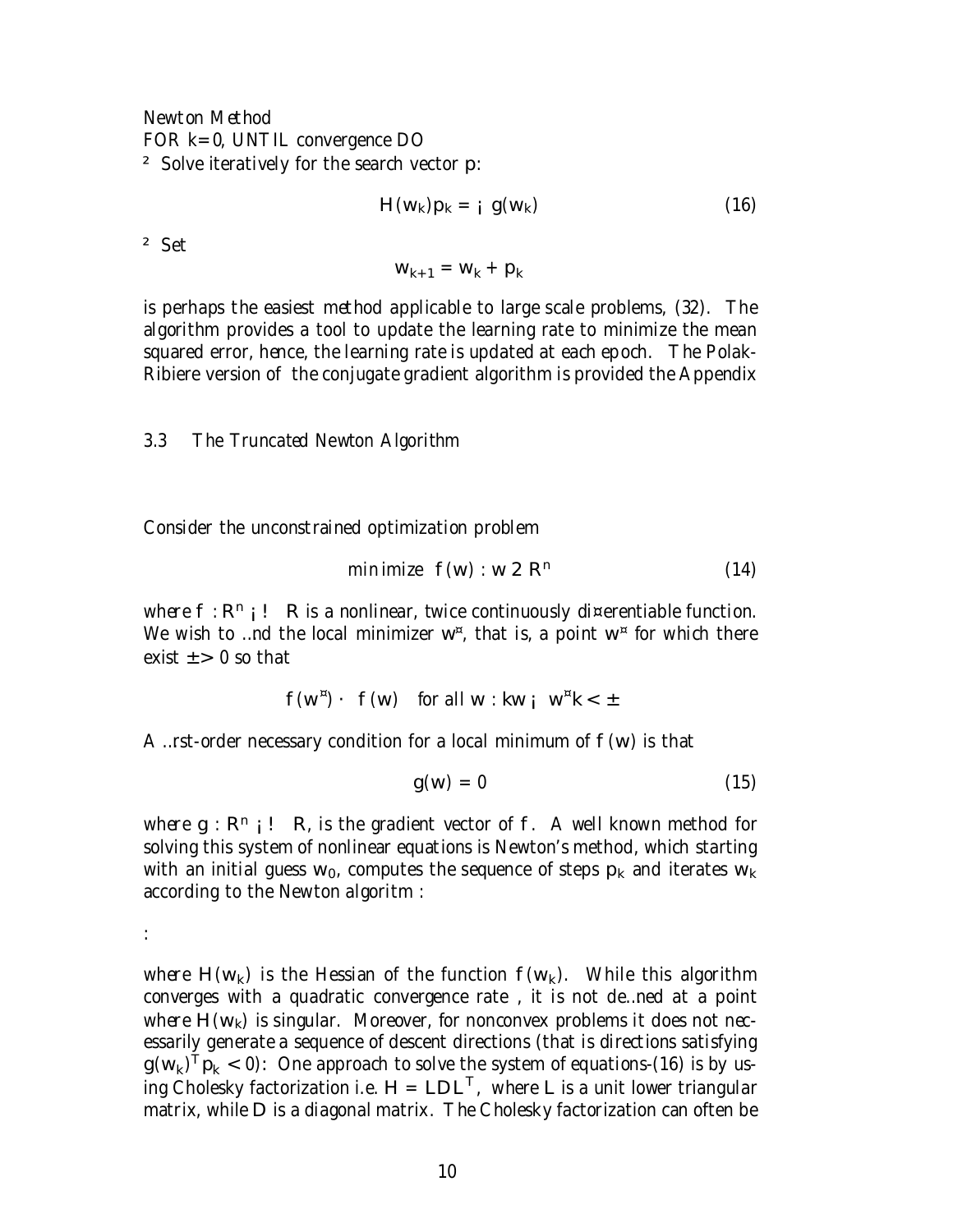computed e¢ciently using sparse matrix techniques. However, it may be impractical to compute H itself due to storage and computational considerations. This problem arises in large-scale nonlinearly constrained minimization (35). A well known technique for the solution of large system of linear equations is the linear conjugate-gradient method of Hestenes and Stiefel (36). If the conjugate gradient iteration is stopped or truncated before the exact solution to the Newton equations has been found, a method by same name was proposed; Truncated Newton (TN). Truncated Newton methods were introduced in the early 1980s and have since been gaining popularity, see (37), (38), (39), (40), (41), (42), (43), (44), (45), (46), (47). They are based on the idea that an exact solution of the Newton equation at every step is unnecessary and can be computationally wasteful in the framework of a basic descent method. Any descent direction will su¢ce when the objective function is not well approximated by a convex quadratic. However, as a solution to the minimization problem is approached, more e¤ort in solution of the Newton equation may be warranted. The appeal of TN methods to scienti…c applications is their ability to exploit function structure to accelerate the convergence. Thus, the approximation for a nonzero residual norm;  $r_k = kr_kk = kH(w_k)p_k + g(w_k)k$ ; is allowed at each step, and its size is monitored systematically according to the progress being made. This formulation leads to double- nested iteration structure: for every outer Newton iteration  $k$  (associated with  $w_k$ ) there corresponds an inner loop for  $fp_kp_k^0; p_k^1; \dots, g$ : As a computationally economical method for solving large positive de…nite linear system, the preconditioned conjugate gradient is the most suitable method for the inner loop in this context, (48). Function structure is introduced by using a preconditioner M that is a sparse approximation to the Hessian. If the Hessian matrix is available, a good generic choice of a preconditioner is based on an incomplete Cholesky factorization. The preconditioner is found by factoring the Hessian and ignoring some or all of the …ll-in that occurs during Gaussian elimination. It may be necessary to modify the factorization so that the preconditioner is positive de…nite, this idea is discussed in (49). Preconditioners can also be developed based on the partial separability in the objective function (A function  $f(x)$ ) is partially separable if it can be written as the sum of functions  $f_i(x)$ , each of which has a large invariant subspace,(48). If neither of the preconditioners described above is possible (for example when Hessian information are not available), then the preconditioner is computed based on the quasi-Newton approximation, i.e. limited memory BFGS formula to update the Hessian approximation. This approach is described precisely in (41). The current study utilizes the Cholesky factorization to construct the preconditioner as proposed by Nash (39). The truncated Newton nested loops can be summarized asshown in the Appendixs, (50).There are three di¤erent ways in which the truncated Newton conjugate gradient inner iteration can terminate

² Case-1: The gradient vector g; points in a direction of negative curvature  $gHg < 0$ : In this case the inner iteration returns with  $p = i$  g, the steepest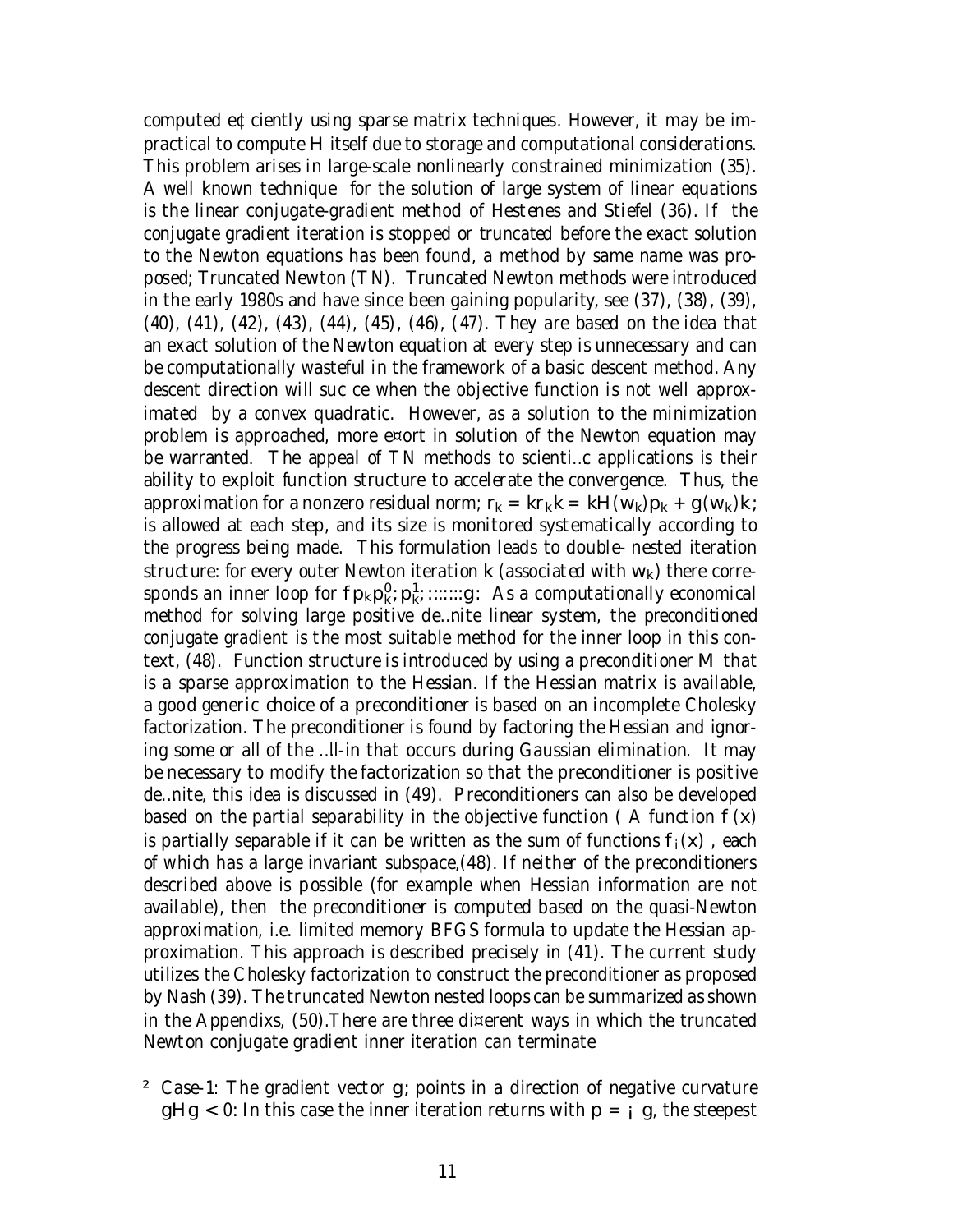descent directions.

- ² Case-2: A direction of negative curvature is encountered in the CG iteration (dHd < 0) prior to satisfying the Truncated Newton termination criterion (step 5) in this case the CG iteration is terminated and  $p_k$  is taken as direction of descent.
- ² Case-3: The algorithm terminates by satisfying the Truncated Newton criterion.

#### 3.3.1 Theoritical Basics of the Truncated -Newton Algorithm

The Truncated Newton algorithm has the following form

$$
r^{2}f(w_{k})p_{k}^{N} = i r f(w_{k}) \text{ or } p_{k}^{N} = i r^{2}f(w_{k})^{i_{1}^{1}} r f(w_{k})
$$
 (17)  

$$
w_{k+1} = w_{k} + \mathcal{B}_{k}p_{k}
$$

where  $\mathcal{R}_k$  is the step size, and  $p_k$  is the descent direction. The problem can be viewed as the solution of a system of linear equations  $Aw = b$ , where  $A = r^2 f(w_k)$  i.e. the Hessian of  $f(w_k)$ ; and  $b = i r f(w_k)$ : A preconditioned conjugate -gradient is (C-G) used to iteratively solve the systems where the C-G iteration is truncated aftera prescribed number of iterations. This can be done by monitoring the residual of the inner iteration  $r_k$ ;

$$
kr_{k}k = \int_{0}^{8} r^{2} f(w_{k})p_{k} + r f(w_{k}) \int_{0}^{8} \cdot \int_{k}^{8} kr f(w_{k})k
$$
 (18)

where  $\hat{\ }_{\mathsf{k}}$  is a prescribed accuracy criterion, and we conduct a truncated iteration, i.e., we stop prior to the exact solution to Newton equations being found. Another way to monitor truncation is via the decrease of the quadratic model

$$
Q_{k}(p) \text{ f}(w_{k}+p) V_{4} f(w) + r f(w)p + \frac{1}{2} p^{T} r^{2} f(w)p \qquad (19)
$$

where at every Newton iteration we assume the TN algorithm approximates  $f(w)$  by the …rst three terms in a Taylor expansion of  $f(w)$  about the point  $w_k$ : To avoid storing the Hessian matrix, one can consider the following discrete Hessian-vector product based on the following truncated Taylor expansion

$$
r f(w_k + hv) = r f(w_k) + hr^2 f(w_k)v + O(h^2)
$$
 (20)

Hence, the Hessian-vector product  $r^2f(w_k)v$  is approximated by

$$
r^{2}f(w_{k})v = \lim_{h_{i} \to 0} \frac{rf(w_{k} + hv) \text{ i } rf(w_{k})}{h}
$$
 (21)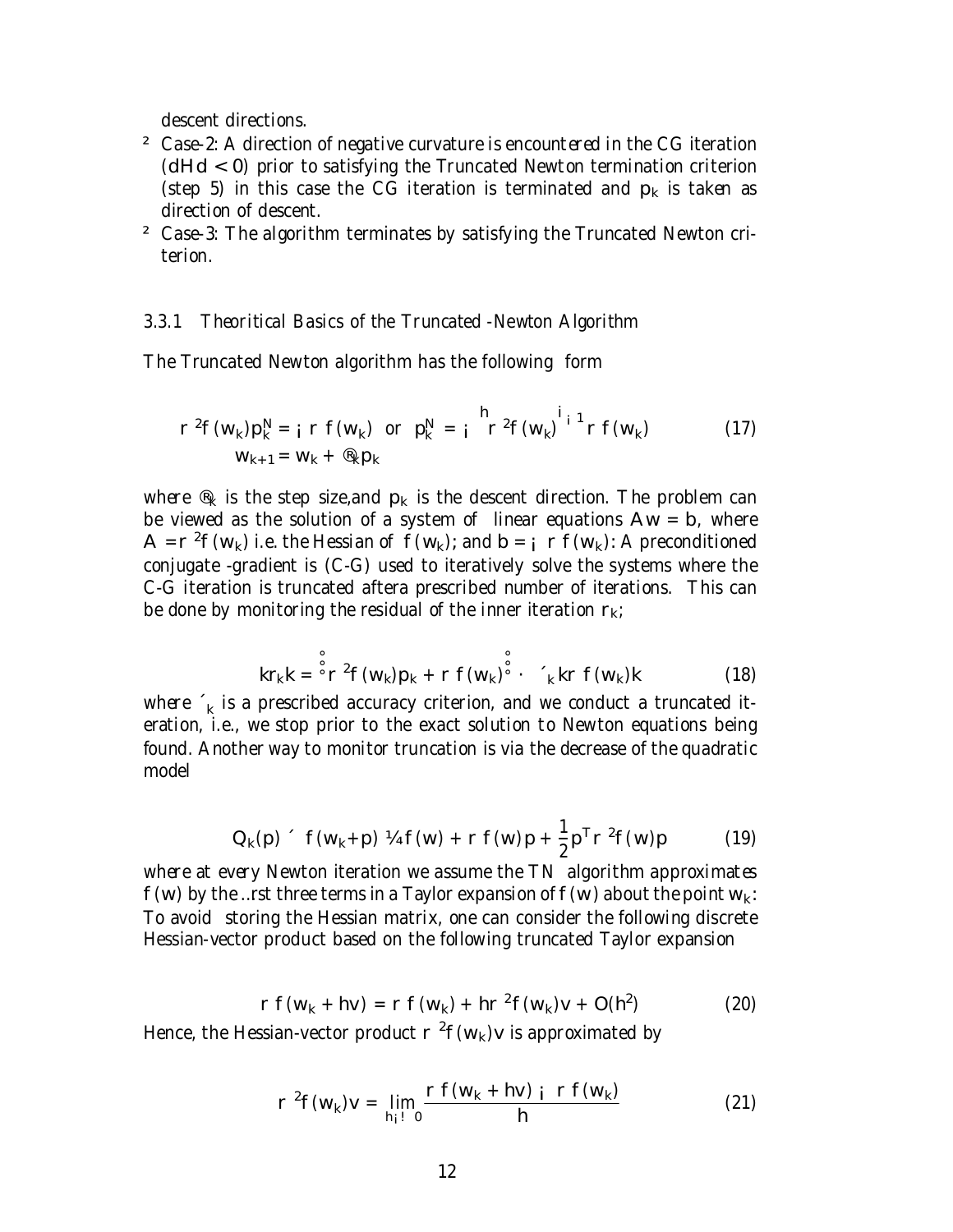where h is chosen as

$$
h = \frac{2^{D_{\overline{2}_{m}}}(1 + kw_{k}k)}{kvk}
$$

where  $^2\!{\sf m}$  is the machine accuracy constant and  ${\sf v}$  is a direction descent.

### 4 Neurocomputational Creep Model



Fig. 3. Stress-strain-time space with schematic creep curves.

The creep test is usually performed by loading a specimen using a Universal testing Machine to a speci…c load and the load is then maintained at a constant value and the strain is recorded. During creep experiment the load remains constant

$$
P = 0 \tag{22}
$$

since the total strain can be decomposed into elastic and inelastic components;

$$
" = "e + "i
$$
 (23)

the strain rate  $_{-}^{\prime}$  is found by di¤erentiating Eq-23 and noting that  $_{-}^{\prime}$  is a constant

$$
\underline{\ }^{\prime\prime}=\underline{\ }^{\prime\prime}i\tag{24}
$$

Figure-3 depicts the behavior of the creep strain at di¤erent stress levels, where  $\frac{3}{1}$ ;  $\frac{3}{1}$ ; and  $\frac{3}{2}$  are normalized stress levels at which the creep testes were performed. The normalization of the stress level was done with respect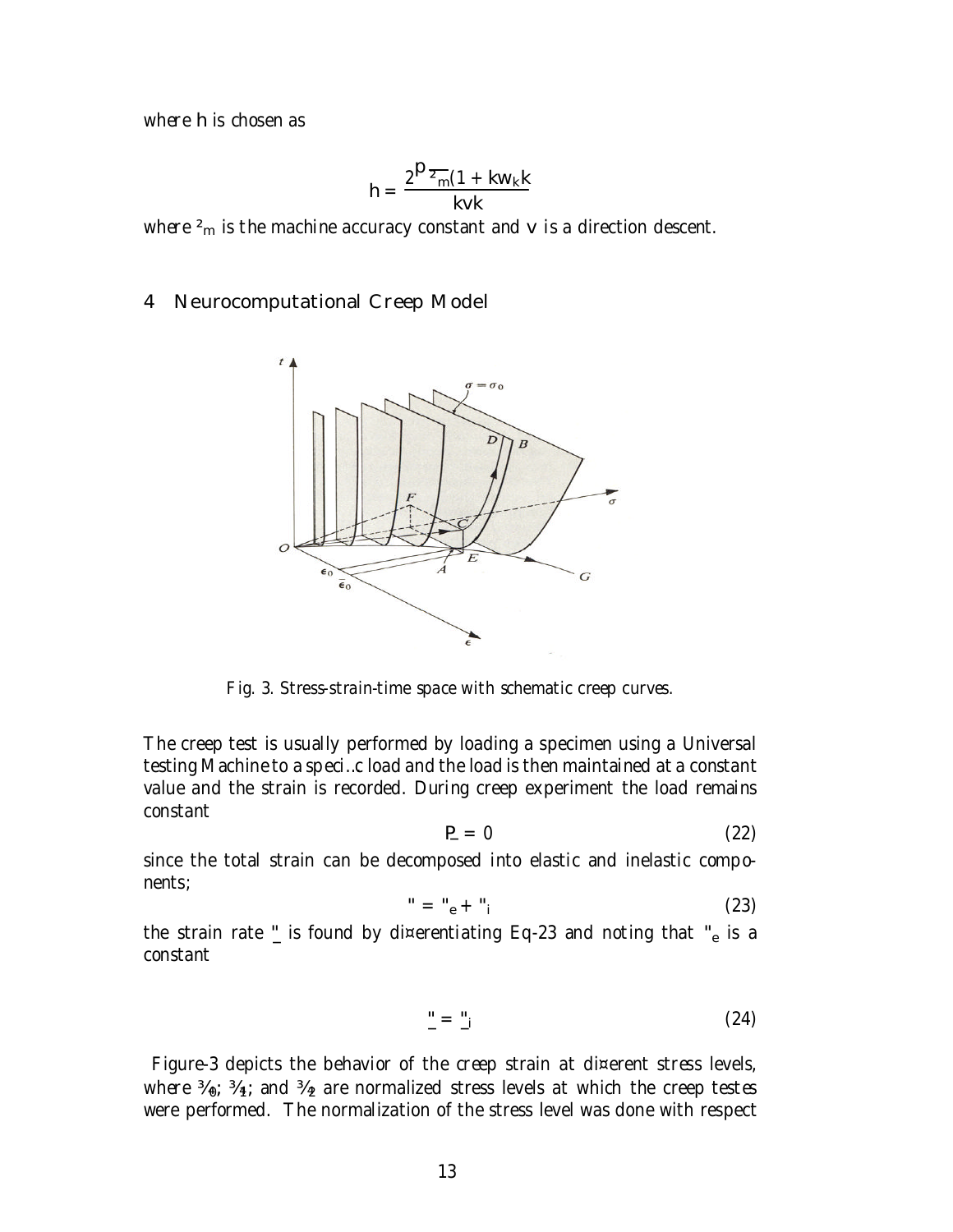to the strength at the working temperature  $T^{\circ}$ . Hence, the input of the neural network was an array of 3£1 cells where the elements of each cell represents the [temperature; stress; time] respectively. The targets were chosen to be the corresponding values of the creep strain for each input cell.

The data sets were produced from a combination of eight temperatures (25°,  $35^{\circ}$ ,  $45^{\circ}$ ,  $50^{\circ}$ ,  $55^{\circ}$ ,  $60^{\circ}$ ,  $65^{\circ}$ , and 75° C) that were selected according to the measured glass transition temperature, six normalized stress levels ( 30, 40, 50, 60, 70, and 80 %), and 36 time steps with 100 second increment ; i.e.100, 200, ...., 3600 s. The total number of data points produced was calculated as: 8(T<sup>o</sup>) £ 6(¾) £ 36(t) = 1728 [T<sup>o</sup>; ¾; t] input-target cells.

The neural network topology does not favor the"raw" data to be used for training. For example, in the standard backpropagation algorithm, if a sigmoidal function is used as the activation function, then the saturation limits are -1 and 1. Hence, if the training inputs have large values compared to these limits, the activation function will certainly be operating in a saturated mode and not allow the network to learn.

The input data  $[T^o; 3/4; t]$  and the targets  $[2]$  were normalized to values between -1 and 1 using the following formula

$$
x_n = 2 \frac{x i}{x_{max i} x_{min}} i 1
$$
 (25)

Where  $x_n$  is the normalized value of the vector  $x = [T^{\circ};\frac{3}{2};t;\frac{2}{2}]$ ,  $x_{min}$  and  $x_{max}$ are the minimum and maximum values in the database for the vector x. After scaling the 1728 cells of inputs-targets, the scaled results will be split into three subsets; one set will be used for training, another set for validation, and the last set for testing the network performance. The training and validation sets consist of 1200 ( roughly 2=3 of the entire data sets) pairs of scaled data that covers the temperature ranges of  $25^{\circ}$ ,  $45^{\circ}$ ,  $55^{\circ}$ , 60 $^{\circ}$ , and 75 $^{\circ}$  C: These 1200 data points will be split into 800 pairs for training and 400 pairs for validation. The remaining 528 cells left; that covers the creep tests at temperatures: 35°,  $50^{\circ}$ , and 65 C $^{\circ}$  will be kept aside to test the neural network creep model after the network has been trained and validated . The scaled data sets should be randomized so that the training process of the network won't be a table look up problem, and to eliminate any bias that might exist in the training data set.

Based on the Universal Approximation Theorem, Hornik (51), proposed that: "A two hidden layer network is capable of approximating any useful function". Also, Hornik stated that the mapping power of feedforward neural network ( FF NN), is not inherent in the choice of a speci…c activation function, rather it is the multilayer feed forward structure that leads to the general function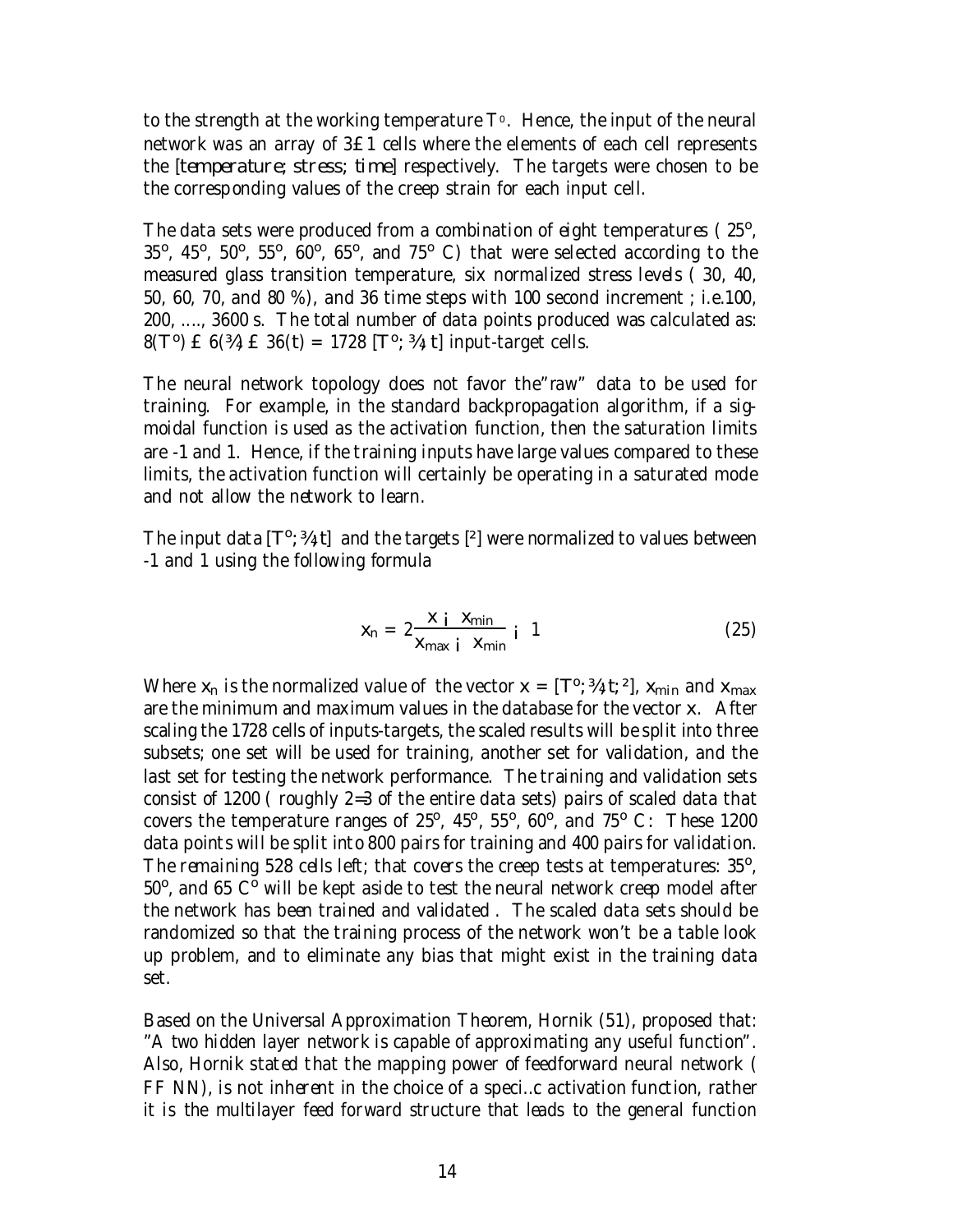approximation capability.

Following the universal approximation theorem and the reasoning given by Hornik (52), the current investigation adopts a two-hidden layer neural network topology.The number of neurons at each hidden layer was obtained through training the network using a standard backpropagation algorithm with two design parameters: learning rate and momentum. The performance of several structures of neural networks is shown in Figure- 4. From this simulation it is obvious that, the [6-20-1] structure ( six neurons at the …rst hidden layer, twenty neurons at the second hidden layer and a single neuron at the output layer, Figure-5) achieved an optimal number of neurons. This optimal structure produced MSE =  $0.12105$ , which is still higher than the preassigned error goal i.e.;  $\mathsf{MSE}_{\mathsf{goal}} = 1$  ¤ 10<sup>i 5</sup>: The results of this crude network were used to monitor the performance index; i.e. the mean squared error, given by equation-(5). The structure of this optimal-size network is shown in Figure-5.



Fig. 4. Structure analysis for the two-hidden layers neural network based on the mean squared error for the 798 pairs of training data.

Both hidden layers have tansigmoidal activation functions '  $\frac{1}{2}$  and '  $\frac{1}{2}$ respectively as given by Eq-3, while the activation function of the output layer is a linear function ' $_3$ . Thus, the objective function built through the proposed neural networks structure can be written in a compact notation as :

$$
f_{k}(x; w) = \begin{cases} 0 & 0 \\ w_{jk} \cdot \frac{1}{3} & \text{if } \frac{1}{3} \text{ and } \frac{1}{3} \text{ and } \frac{1}{3} \text{ and } \frac{1}{3} \text{ and } \frac{1}{3} \text{ and } \frac{1}{3} \text{ and } \frac{1}{3} \text{ and } \frac{1}{3} \text{ and } \frac{1}{3} \text{ and } \frac{1}{3} \text{ and } \frac{1}{3} \text{ and } \frac{1}{3} \text{ and } \frac{1}{3} \text{ and } \frac{1}{3} \text{ and } \frac{1}{3} \text{ and } \frac{1}{3} \text{ and } \frac{1}{3} \text{ and } \frac{1}{3} \text{ and } \frac{1}{3} \text{ and } \frac{1}{3} \text{ and } \frac{1}{3} \text{ and } \frac{1}{3} \text{ and } \frac{1}{3} \text{ and } \frac{1}{3} \text{ and } \frac{1}{3} \text{ and } \frac{1}{3} \text{ and } \frac{1}{3} \text{ and } \frac{1}{3} \text{ and } \frac{1}{3} \text{ and } \frac{1}{3} \text{ and } \frac{1}{3} \text{ and } \frac{1}{3} \text{ and } \frac{1}{3} \text{ and } \frac{1}{3} \text{ and } \frac{1}{3} \text{ and } \frac{1}{3} \text{ and } \frac{1}{3} \text{ and } \frac{1}{3} \text{ and } \frac{1}{3} \text{ and } \frac{1}{3} \text{ and } \frac{1}{3} \text{ and } \frac{1}{3} \text{ and } \frac{1}{3} \text{ and } \frac{1}{3} \text{ and } \frac{1}{3} \text{ and } \frac{1}{3} \text{ and } \frac{1}{3} \text{ and } \frac{1}{3} \text{ and } \frac{1}{3} \text{ and } \frac{1}{3} \text{ and } \frac{1}{3} \text{ and } \frac{1}{3} \text{ and } \frac{1}{3} \text{ and } \frac{1}{3} \text{ and } \frac{1}{3} \text{ and } \frac{1}{3} \text{ and } \frac{1}{3} \text{ and } \frac{1}{3} \text{ and } \frac{1}{3} \text{ and } \frac{1}{3} \
$$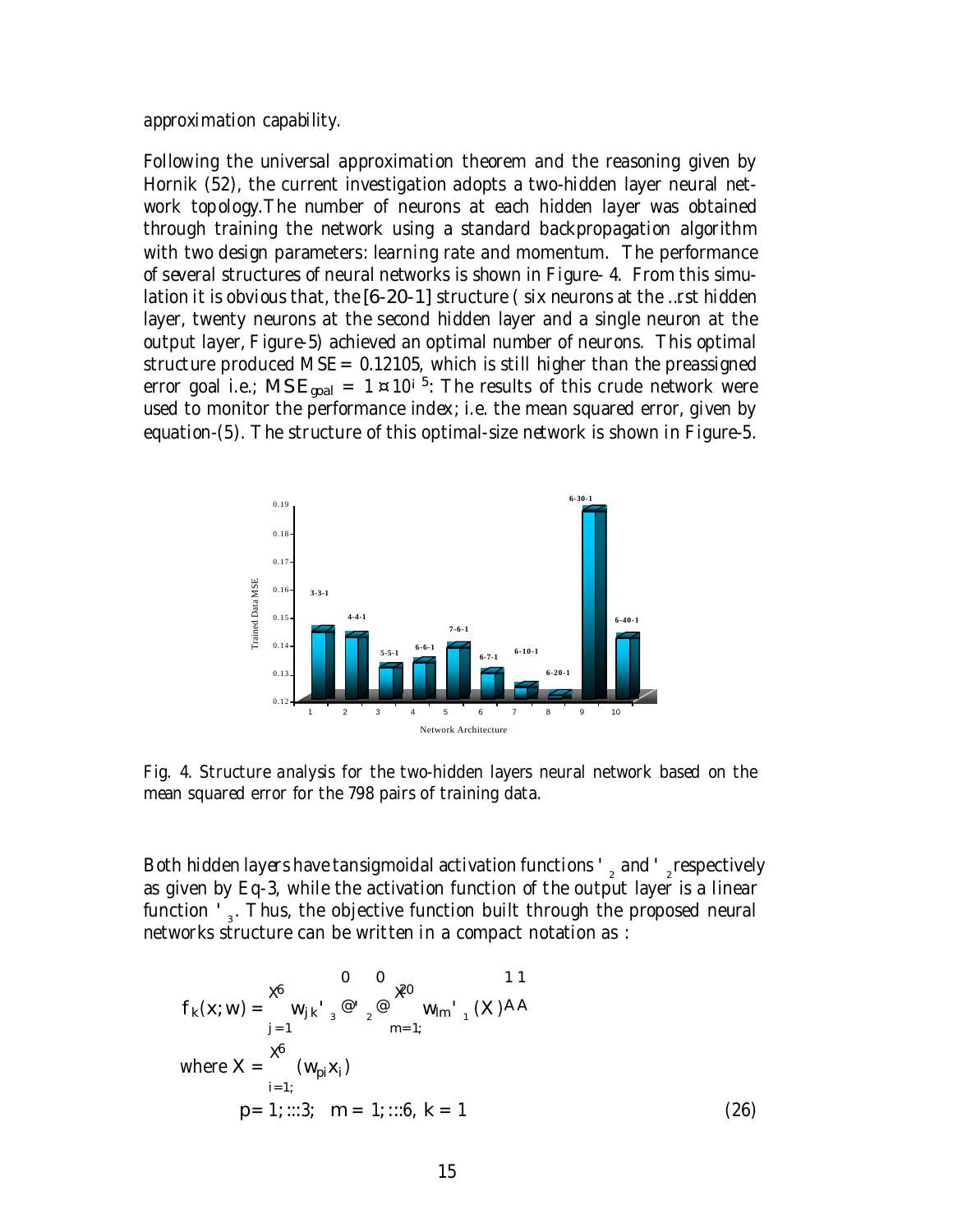

Fig. 5. The structure of the proposed neural model to predict the creep behavior of PMC.

and the corresponding objective function to be minimized is then given as the mean square error between the approximation function f and the actual target t for each training pair  $k = 1; 2; ...798$ :

$$
E(w; n) = \frac{1}{2} \frac{\mathcal{R}^8}{k+1} (t_{k i} f_k)^T (t_k(n) i f_k)
$$
 (27)

This function should be minimized with respect to the weight values  $w_{ik}$ ;  $w_{lm}$ ; and  $w_{\text{pi}}$ ; that can be stacked into one vector w consisting of :3 £ 6 values at …rst hidden layer, 6£20 values at second hidden layer, and …nally 20£1 values at the output layer, hence w is a variable-vector of 158 variables. Training the neural network consists of finding the optimal values of w that will minimize the error function  $E(w)$  using any of the optimization techniques described before.

#### 5 Results and Conclusion

Using the steepest descent algorithm with momentum, the network performance can be improved by finding optimal values for learning rate (®) and the momentum coefficient ¸. First the number of iterations (epochs) was extended to 1000 and the learning rates were set to di¤erent values (0.05, 0.1, 0.3, 0.5, and 0.8), similarly the momentum values varied from 0.05 to 0.8. The corresponding MSE surface can be visualized as shown in Figure-6. The visualized MSE surface at Figure-6 is highly nonsmooth. However, the learning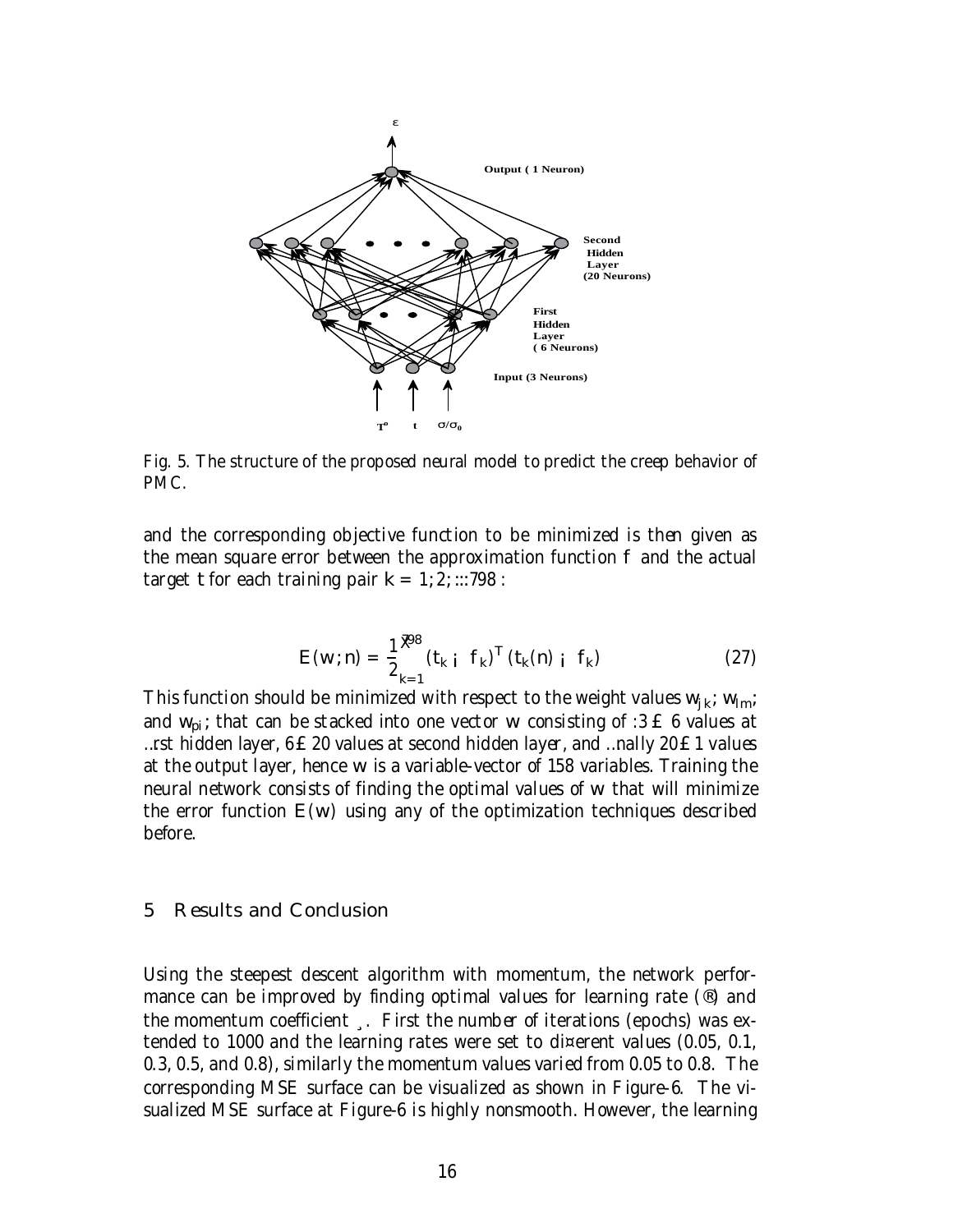rate  $\textdegree = 0.10$  and momentum  $\textdegree = 0.3$  generated the least MSE=0.119678, which is much higher than the preassigned MSE goal of 1  $\scriptstyle\rm z$  10<sup>i 5</sup>:



Fig. 6. The behavior of the MSE error as calculated using di¤erent values of learning rate and momentum for the steepest descent method.

Bearing in mind the problem associated with choosing an optimal combination of the training parameters, the implementation of the standard backpropagation algorithm to minimize the MSE is not the perfect learning algorithm for the implicit creep model. Validating a model in ANN requires to use some data points which were not utilized in the training phase, although, these data points still fall in the range of the training set. The validation phase makes use of the 400 data points that were left out of the 1200 data points initially generated. These validation data have to be preprocessed in the same scaling and randomizing fashion of the training data.

For testing the network we introduce a completely new data set that does not belong to the training and validation data. For example, one can test the network at  $T = 35$  C<sup>o</sup> with stress levels 30%, 50%, and 80 % over one hour simulation time span. The performances for training, validation, and test sets is simulated as shown in Figure-7. The network was trained for 1000 epoch to check if the performance (MSE) for either validating or testing sets might diverge, which didn't happen as shown in Figure-7.

The results of MSE appear reasonable in terms of generalizing the ANN for new test sets, but in order to con…rm these results we need to compare the actual values for creep strain with those produced by the ANN. After scaling back the ANN results for creep strain, they were plotted together with the experimental values as shown in Figure-8.

Figure-8 shows clearly that the standard backpropagation algorithm failed to capture the creep behavior at 35°C. Similar unsuccessful results were reported for the ANN creep model at  $T=50$  C<sup>o</sup> and  $T=65$  C<sup>o</sup>: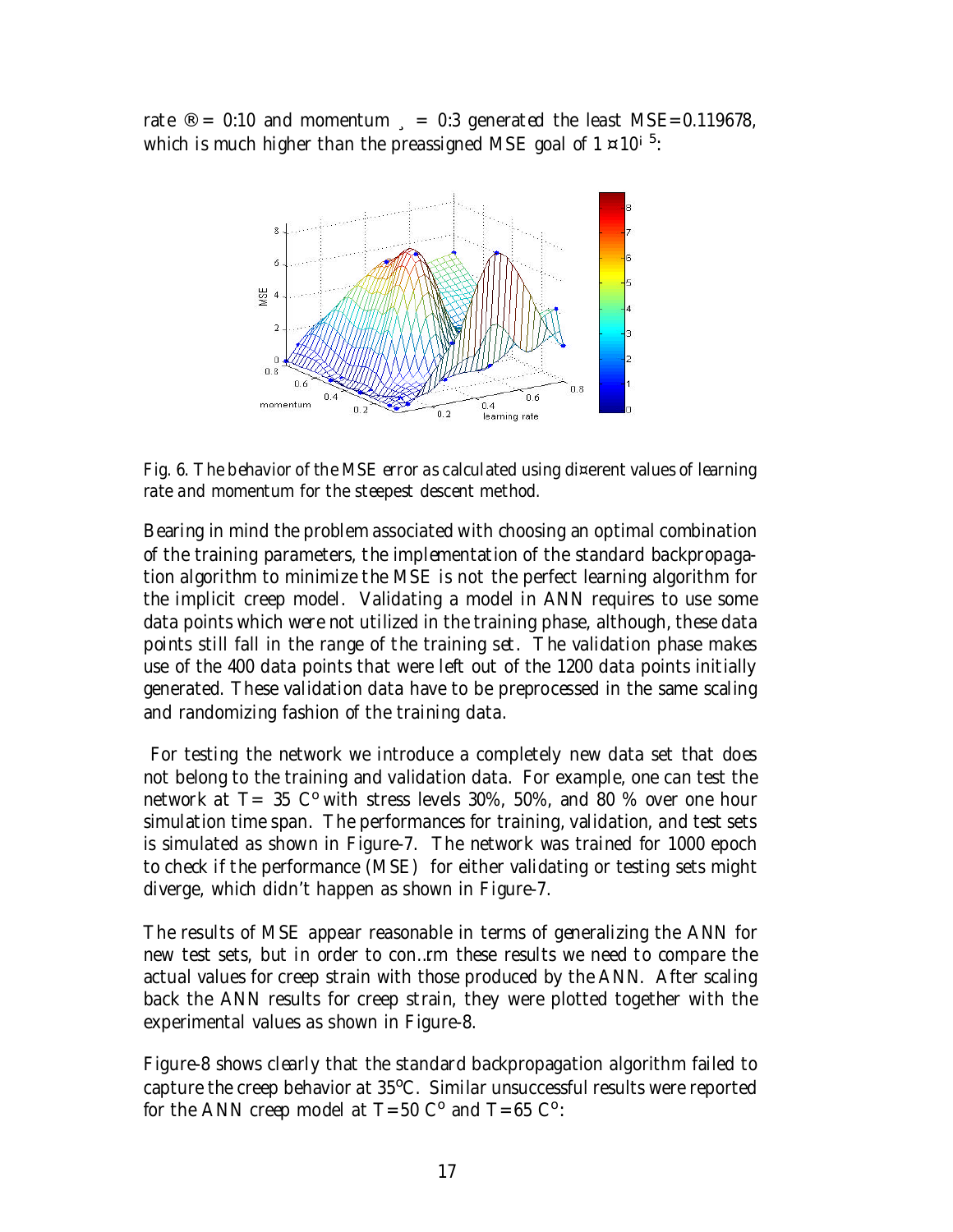

Fig. 7. MSE error for training, validation, and testing sets, for the [6-20-1] ANN based on the steepest descent with momentum backpropagation training algorithm.



Fig. 8. Testing the [6-20-1] ANN, based on the steepest descent with momentum backpropagation, for T= 35C<sup>o</sup>; at 30%, 50%, and 80% stress levels respectively. The experimental creep strain is plotted together with the simulated results of the ANN.

By applying it to the implicit creep model, the conjugate gradient algorithm will be used to determine the weights updates. The [6-20-1] structure with tansgimoidal activation functions in a batch mode will be used; the gradient of the error function is computed after the entire training has been presented to the entire network.

Similarly, the training, validation, and testing sets as in the standard backpropagation were used. Compared to the standard backpropagation, the conjugate gradient minimization algorithm produced a smaller MSE for all the three phases of training, validation, and testing. Figure-9 shows that, the resulting MSE error for the conjugate gradient training algorithm is 50% less than that for the standard backpropagation. Another, important conclusion that can be drawn from Figure-9 is that, the conjugate gradient with line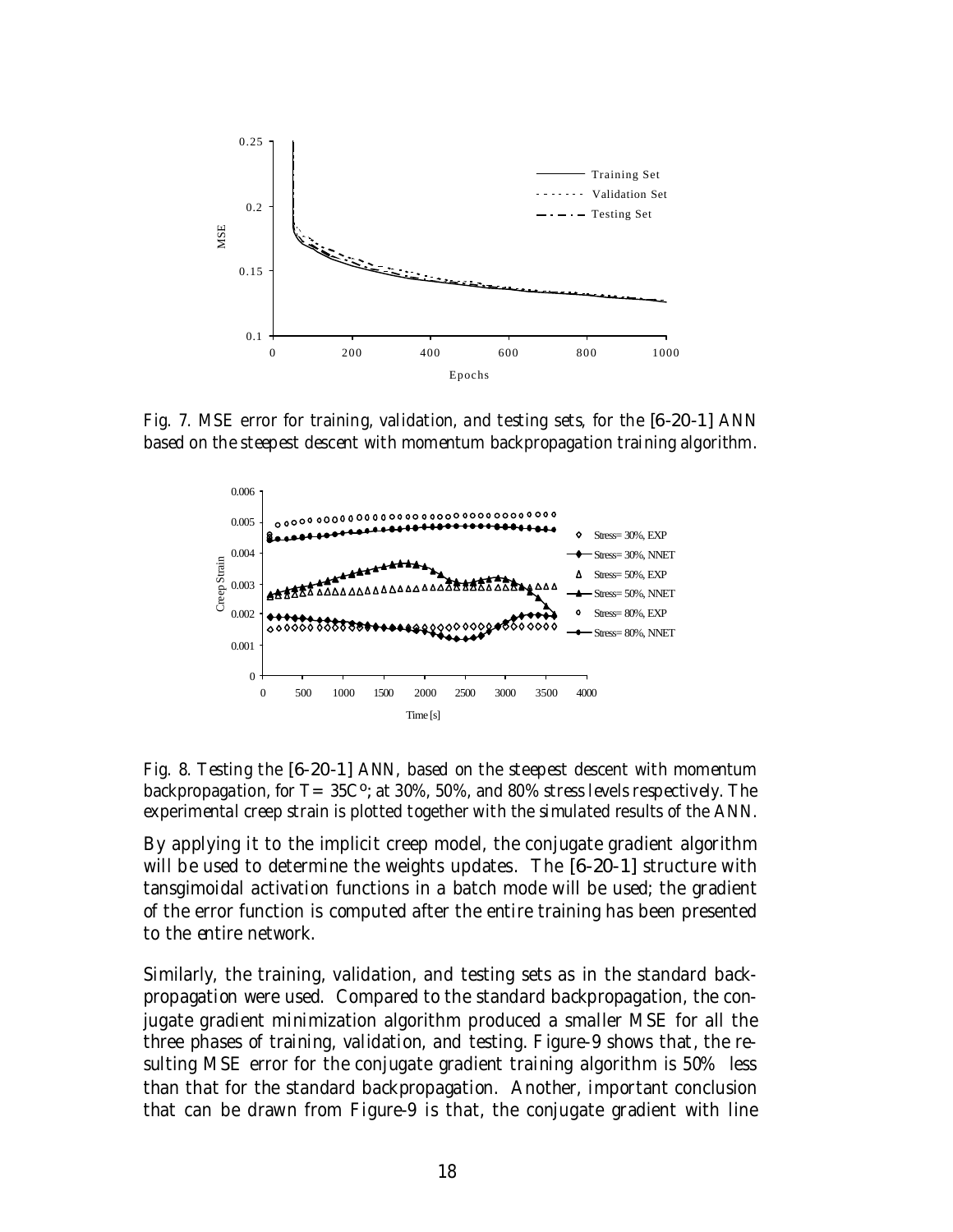search backpropagation is an order of magnitude faster than the steepest descent backpropagation. The conjugate gradient with line search required exactly 113 epochs for the MSE (for the training set) to drop to a value of 0.06997, compared to 1000 epochs required to reach a value of 0.12707 MSE for the standard backpropagation method.



Fig. 9. MSE error for training, validation, and testing sets for the [6-20-1] ANN with backpropagation training algorithm that utilizes the conjugate gradient (Polak-Ribiere) algorithm.

We tested the backpropagation with conjugate gradient training algorithm for the implicit creep model at  $T=35$  C<sup>o</sup> for levels of stress of: 30%, 50%, and 80% respectively. The conjugate gradient based simulation produced far more acceptable results than those obtained via standard method, as shown in Figure-10. While the simulations for the cases of 30% and 50% stress levels look satisfactory, the ANN model results have a considerable error for the case of 80% stress level.

We conclude that the standard conjugate gradient algorithm discussed in the previous section was by far more superior than the standard backpropagation in both reducing the mean squared error in less number of epochs, and in better generalization for the network for the test data set. However, these attractive results were achieved at the expense of additional computational e¤ort, namely the line search technique in order to achieve the optimal learning rate which will be modi…ed at each successive step to reach the goal of minimizing the mean square error function.

Keeping the same architecture of the implicit creep model network; [6- 20-1], and using the Truncated Newton minimization ( see Appendix) as training algorithm, the gradient of the error function as a stopping criteria, the algorithm converged to a satisfactory error of 0.01323 after 160 epochs as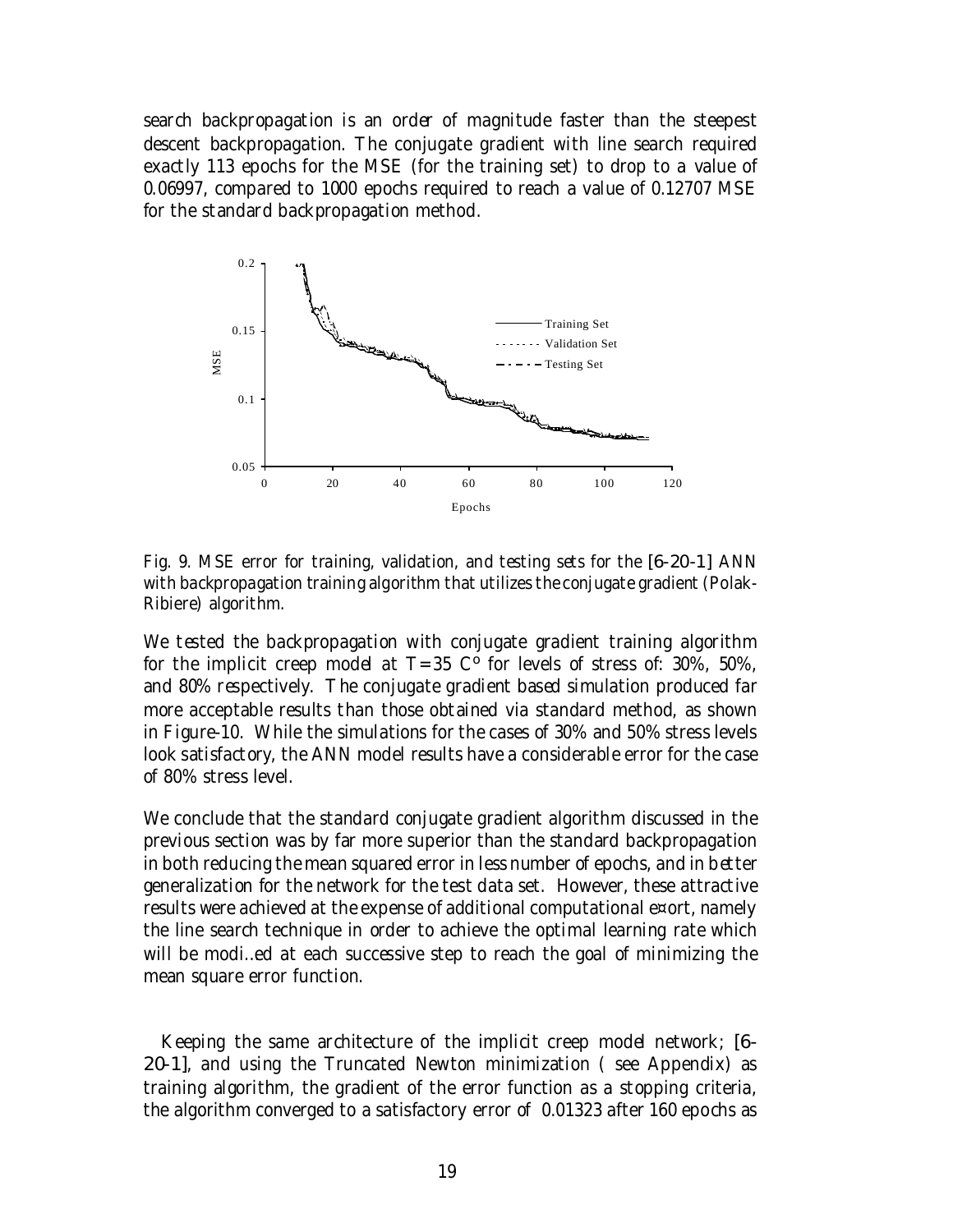

Fig. 10. Testing the [6-20-1] ANN, with nonlinear conjugate gradient (Polak-Ribere) backpropagation, for  $T = 35^{\circ}$ C; at 30%, 50%, and 80% stress levels respectively. The experimental creep strain is plotted together with the simulated results of the ANN.

shown in Figure-11. The results of the simulation of the Truncated Newton minimization algorithm were very close to the actual experimental results as shown in Figure-12.



Fig. 11. MSE error for training, validation, and testing sets, for [6-20-1] ANN with backpropagation training algorithm that utilizes the Truncated Newton method

The performance of the Truncated Newton algorithm were compared to both the steepest descent and the nonlinear conjugate gradient as shown in Figures-13-14. The Truncated Newton algorithm attained the lowest MSE requiring only a relatively moderate number of epochs.

Considering the mean square error function described in equation-(27), we compared the performance of the steepest descent, Truncated Newton (TN),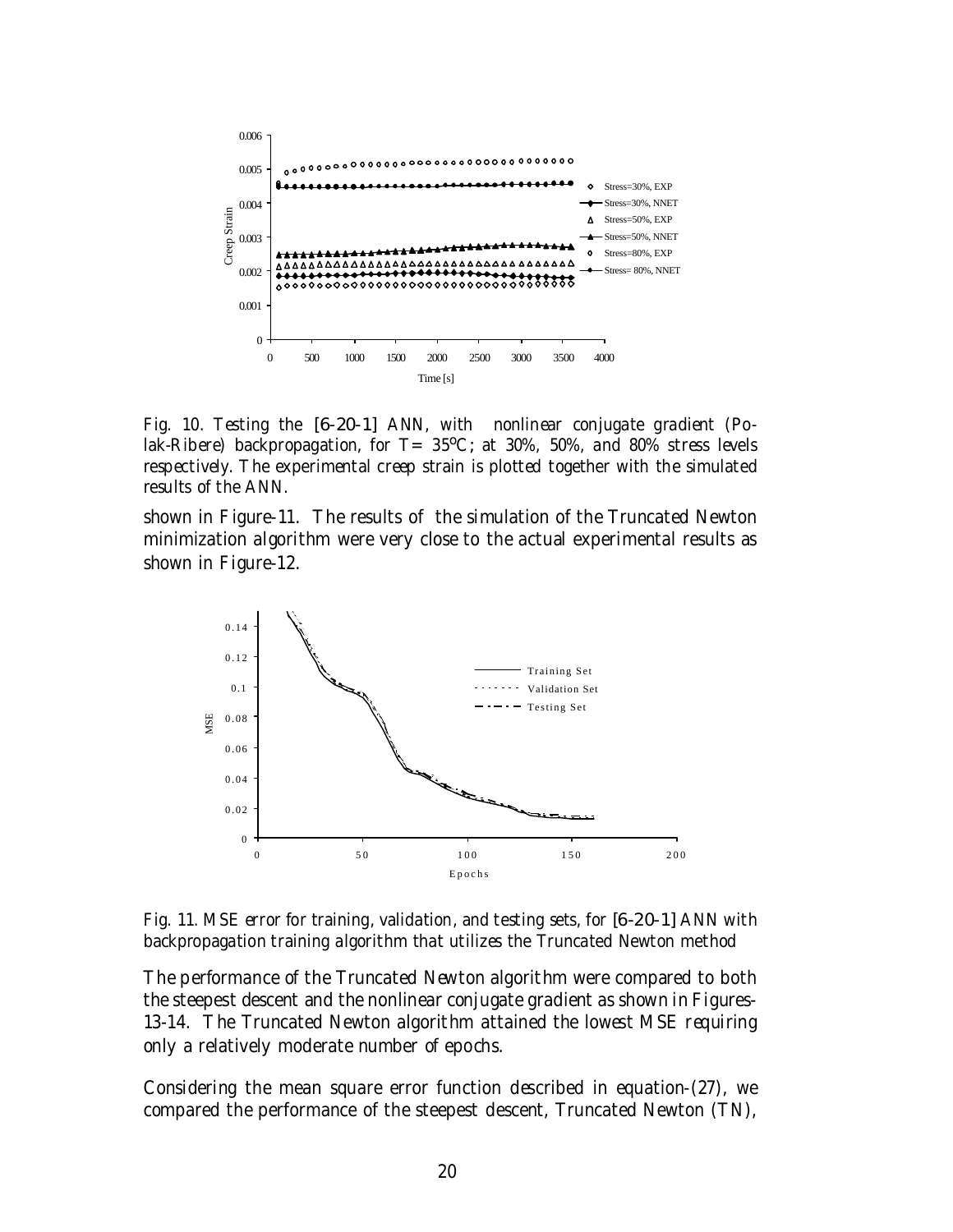

Fig. 12. Testing the [6-20-1] ANN, with Truncated Newton-based backpropagation, for  $T = 35^{\circ}$ C;at 30%, 50%, and 80% stress levels. The experimental creep strain is plotted together with the simulated results of the ANN.

and the nonlinear conjugate gradient minimization method based on Polak Ribiere formula (CG-PR), all methods being allowed up to 350 iterations (the outer loop for the case of TN). The results show that TN algorithm converges by one order of magnitude faster than both steepest descent and CG-PR, and it attained a lower gradient norm as shown in Figure-13. Also, the TN algorithm signifiantly outperforms both the steepest descent and the CG-PR methods on two counts; the final accuracy achieved and the total number of function and gradient evaluations required to achieve a prescribed accuracy. The comparison is shown in Figures-13-and 14.

The numerical results reported here highlight the fact that the Truncated Newton algorithm using, in its inner-loop iteration, a conjugate gradient based preconditioner signi…cantly outperforms the standard nonlinear conjugate gradient in solving large-scale unconstrained minimization problems associated with neural networks models.

The neural-creep model is more cost efficient compared to the explicit viscoplastic model ( Al-Haik and Garmestani, (19)); only one type of data is required, i.e., creep data at di¤erent thermomechanical histories, while the explicit viscoplastic model required both tensile tests data along with load relaxation data, and of course creep data is still required to verify the performance of the model. While the duration of tensile and load relaxation tests are short compared to the creep tests, the outcome of using tensile-load relaxation based viscoplastic model produced considerable errors when predicting the creep strain (53), (19). On the other hand, the results of the neural model, justi…es the cost of the longer duration creep tests.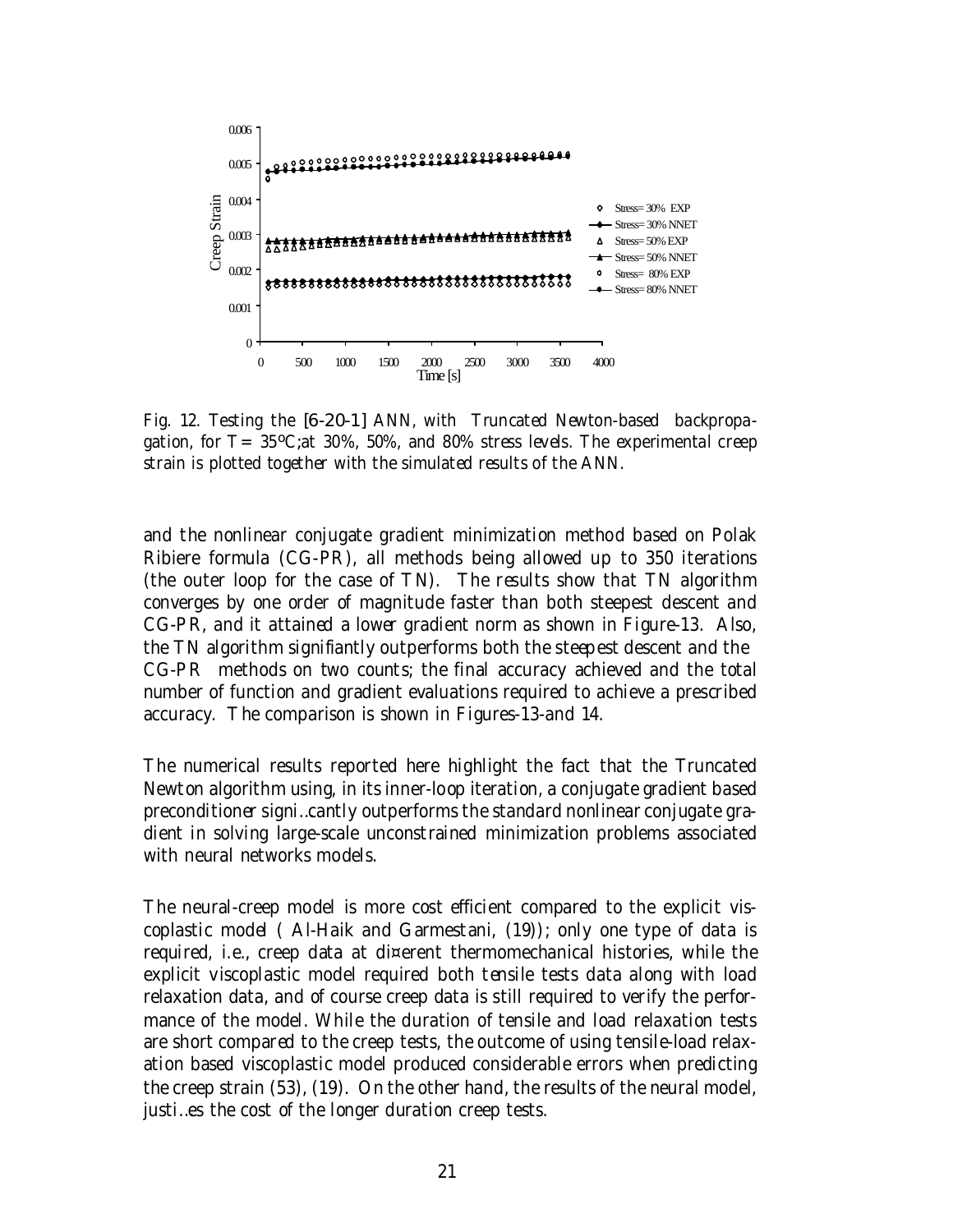

Fig. 13. Comparison of the gradient norm for the error function constructed by neural networks. Gradient was generated by steepest descen, Truncated Newton and Polak Rebiere conjugate gradient methods respectively.



Fig. 14. The decrease of the neural networks mean squared error function by. Function was evaluated by steepest descent, Truncated Newton method and Polak Rebiere conjugate gradient methods respectively.

6

Algorithm 3 Inner Loop of the Truncated Newton Method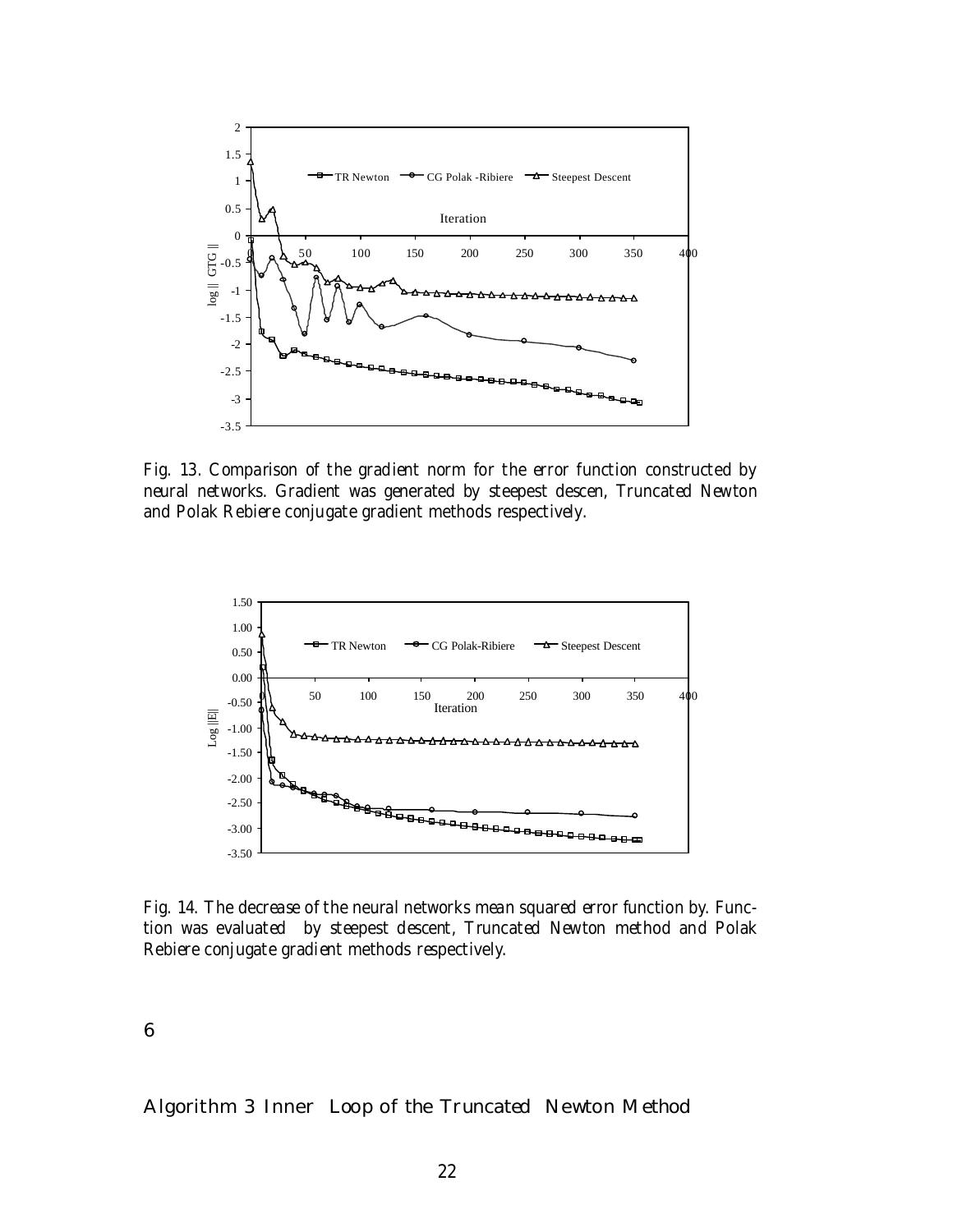Algorithm 1 Polak- Ribiere Version of the Conjugate Gradient Algorithm for Training ANN :

- (1) Choose the initial weight value w(0).
- (2) For  $w(0)$ , use backpropagation to compute the gradient vector  $g(0)$ :
- (3) Set  $s(0) = r(0) = i g(0)$ :
- (4) At epoch n use line search to ...nd  $\mathcal{O}(n)$  that minimize  $J(\mathcal{O})$  su $\mathcal{O}$ ciently. Here J is expressed as a function of  $\mathcal{P}$  for ... xed values of w and s:
- (5) Update the weight vector

$$
w(n + 1) = w(n) + \mathcal{B}(n)s(n)
$$
 (1)

- (6) For  $w(n+1)$  use backpropagation to compute the update gradient vector  $q(n + 1)$ :
- (7) Set  $r(n + 1) = i$  g(n + 1):
- (8) Use Polak-Ribiere method to calculate  $( n + 1)$

$$
^{-}(n+1) = i \frac{r^{T}(n)(r(n) i r(n+1))}{r^{T}(n i 1)r(n+1)}
$$
 (2)

(9) Update the search direction vector

$$
s(n + 1) = r(n + 1) + (n + 1)s(n)
$$
 (3)

(10) Terminate the algorithm when the following condition is satis…ed

$$
kr(n)k \cdot \mathcal{L} \cdot kr(0)k \tag{4}
$$

where  $\degree$  is a prescribed accuracy.

(11) If the stopping criterion in step 10 is not satis...ed, set  $n_i!$  n + 1, and go back to step 3.

#### Algorithm 2 Outer Loop the Truncated Newton Method

- (1) Initialization
	- <sup>2</sup> Set k = 0 and evaluate  $f(w^0)$  and  $g(w^0)$  for a given initial guess w<sup>o</sup>:
	- <sup>2</sup> If kg(w<sup>o</sup>)k < 10<sup>i 8</sup>max(1,kw<sup>o</sup>k; exit algorithm. Where k:k is the standard Euclidean norm divided by  $P_{\overline{n}}$ .
- (2) Preparation
	- <sup>2</sup> Evaluate the preconditioner M at  $w^0$ :
	- <sup>2</sup> For computational e¢ciency the matrix/vector product  $H(w_k)p_k$  can be computed satisfactorily by the following …nite deference design of the gradient at expense of only one additional gradient evaluation per inner iteration

$$
H(w)p = \frac{g(w^k + hv)}{h}i \quad g(w^k)
$$
 (5)

where h is suitably chosen small number.

- (3) Compute a search vector p by solving the Newton equation  $Hp = q$ approximately using preconditioned conjugate gradient with preconditioner M. 23
- (4) Line Search: ² Compute step length ¸ by cubic interpolation, or Wolf Armijo search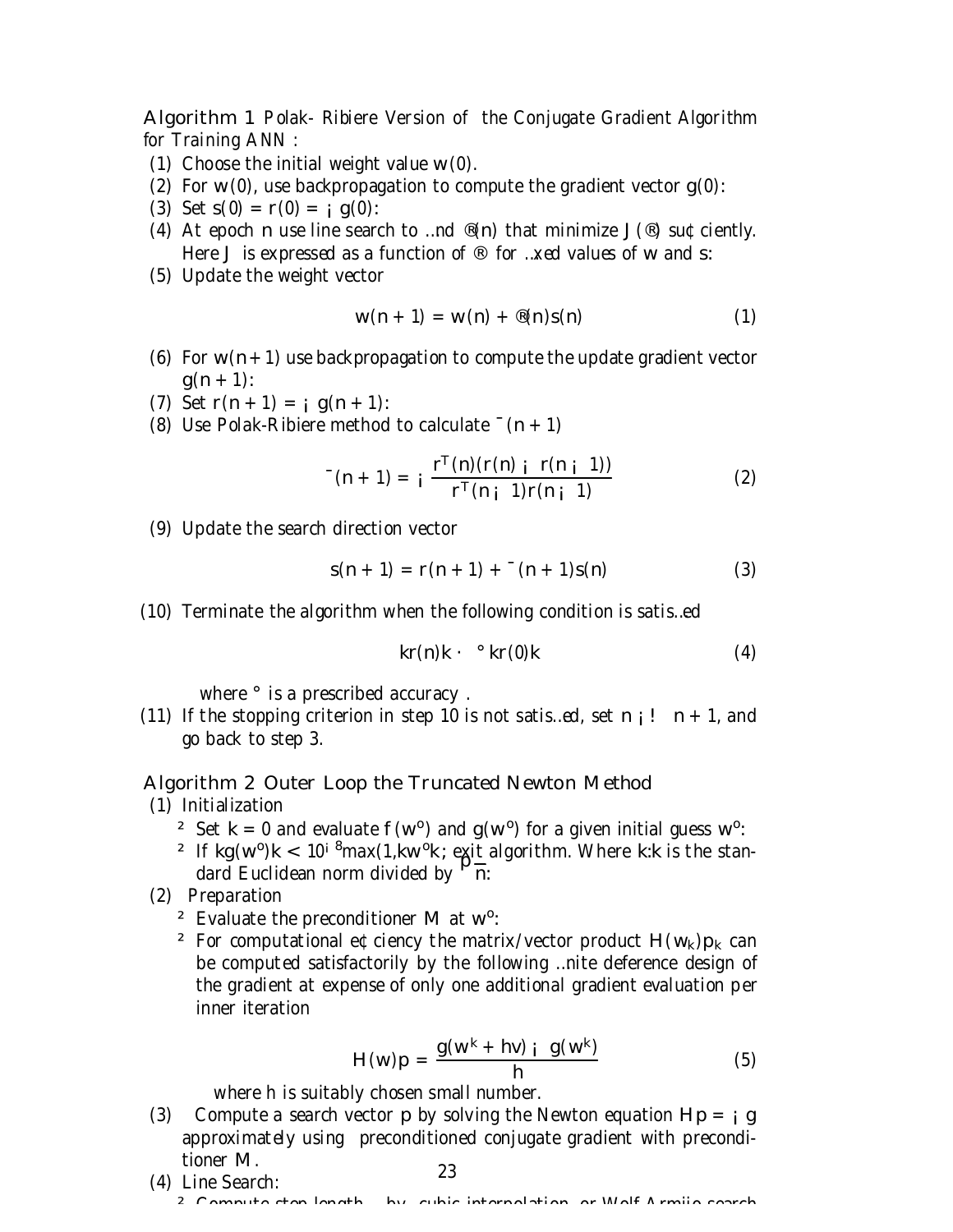The sequencef $p_j$ g below represents the vectors used to construct  $p^k$  in step 3 of the outer loop.

- (1) Initialization
	- <sup>2</sup> Set j=1,  $p_1 = 0$ ; and  $r_1 = j g$
	- <sup>2</sup> Set the parameter  $k = \min f c_r = k$ ; kgkg and set It No: number of iterations for the truncation test in step  $5.(cr=0.5, It=40$  were used)
- (2) The estimate for preconditioner to assure it is positive de…nite.
	- <sup>2</sup> Solve for  $z_j$  in Mz<sub>j</sub> =  $r_j$  by using the triangular systemLw =  $r_j$  and  $L^{T}z_{j} = D^{i-1}w$
	- <sup>2</sup> set  $d_i = z_i$
- (3) Singularity test:
	- <sup>2</sup> Compute the matrix vector product  $q_i = Hd_i$
	- <sup>2</sup> If either  $r_j^T z_j \pm$  or  $d_j^T q_j < \pm$  ( $\pm = 10^{j}$  <sup>10</sup>) : exit inner loop with  $p^k = p_j$  ( for j=1, set  $p^k = i$  g<sup>k</sup>)
- (4) Implement the following Descent Direction Test :
	- ² Update the quantities

$$
\begin{aligned}\n\mathbf{P}_{j} &= \mathbf{r}_{j}^{\top} \mathbf{Z}_{j} = \mathbf{d}_{j}^{\top} \mathbf{q}_{j} \\
\mathbf{p}_{j+1} &= \mathbf{p}_{j} + \mathbf{P}_{j} \mathbf{d}_{j}\n\end{aligned} \tag{9}
$$

- <sup>2</sup> If  $g^{T}p_{j+1}$ ,  $g^{T}p_{j}$  + ± exit inner loop with  $p^{k} = p_{j}$  (for j=1, set  $p^{k} =$  $j \cdot g^{(k)}$ 
	- else
	- update  $\mathcal{B}_j$  and  $p_{j+1}$
- (5) Truncation test:
	- <sup>2</sup> Compute  $r_{j+1} = r_j$  i  $\mathcal{B}_j q_j$
	- <sup>2</sup> If  $kr_{j+1}k \cdot \tau_k$  kgk orj + 1 > Max Iteration Number. exit inner loop with search direction  $\mathsf{p}^\mathsf{k} = \mathsf{p}_{\mathsf{j} + 1}$

(6) Continuation

- <sup>2</sup> Solve for  $z_{i+1}$  as in step 2
- 2 Update  $^{-}$   $_{j} = r_{j+1}^{T}z_{j+1} = r_{j}^{T}z_{j}$  and  $d_{j+1} = z_{j+1} + \frac{1}{j}d_{j}$ :
- <sup>2</sup> Set  $j = j + 1$  and go to step 3

## **References**

- [1] L. Franke, H. Meyer, Predicting the tensile strength and creep-rupture behavior of pultruded glass reinforced polymer rods, Journal of Materials Science 27 (1992) 4899.
- [2] E. Shin, R. Morgan, Performance evaluation of glass …ber-epoxy composites for durable goods applications, in: Proceedings of the 10th Annual ASM/ESD Advanced Composites Conference, 1994.
- [3] R. Schapery, A method of viscoelastic stress analysis using elastic solutions, J. Franklin. Inst. 279 (74) (1965) 268.
- [4] J. Corum, Durability of Polymer Matrix Composites for Automotive Structural Applications: A State of the Art Review, Oak Ridge National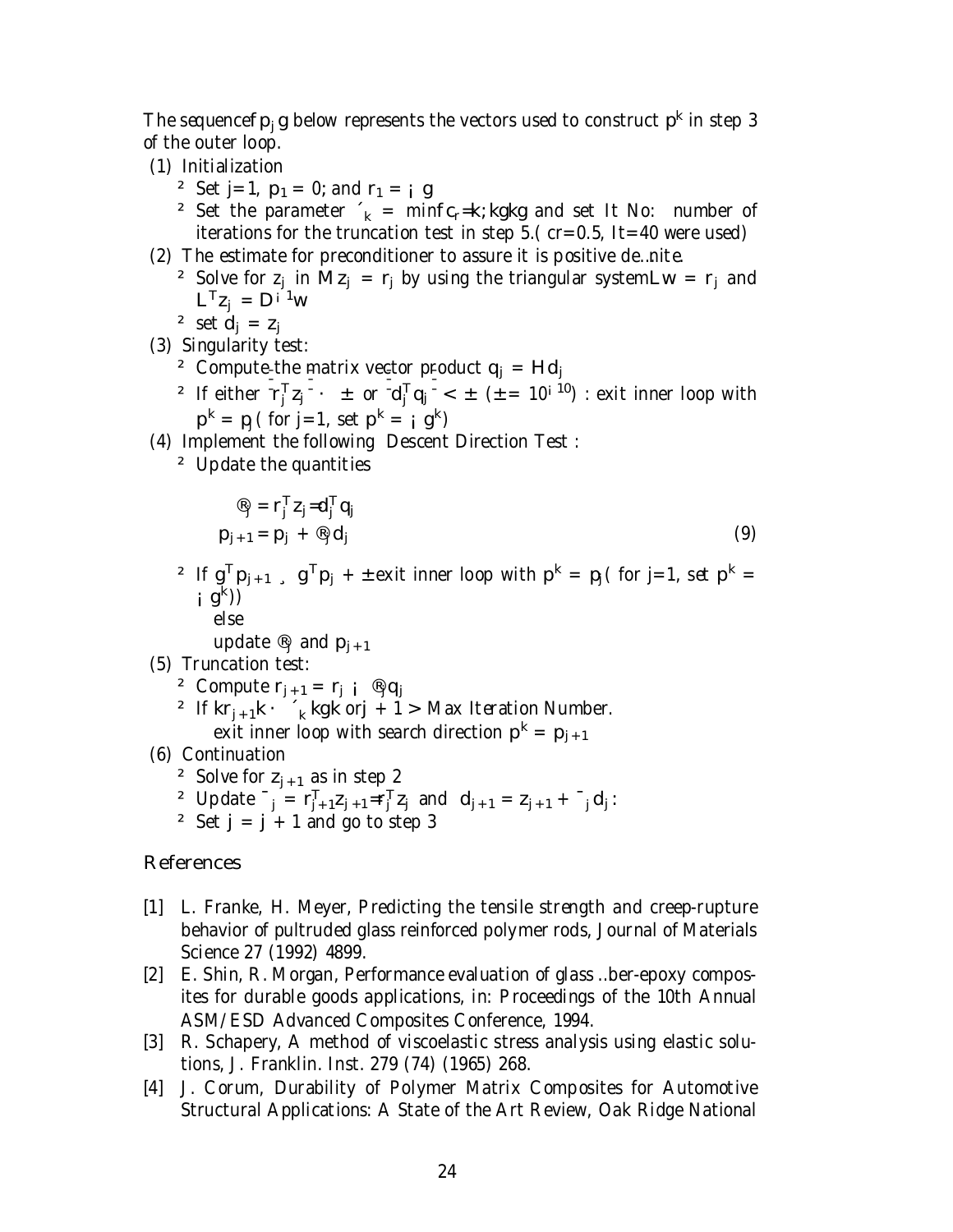Laboratory, 1995.

- [5] R. Schapery, An engineering theory of nonlinear viscoelasticity with applications, Int. J. Solids. Struct 2 (1966) 407.
- [6] D. Pertez, Y. Weitsman, Nonlinear viscoelastic characterization of fm-73 adhesive, J. Rheology 26 (3) (1966) 245.
- [7] J. Haplin, Introduction to Viscoelasticity, Technomic Publishing Co., 1968.
- [8] R. Schapery, Stress Analysis of Viscoelastic Composite Materials, Technomic Publishing Co., 1968.
- [9] D. Dillard, Viscoelastic Behavior of Laminated Composite Materials, Elsevier Applied Science Publishers, Ltd., England, 1991.
- [10] M. Liu, E. Krempl, A uniaxial viscoplastic model based on total strain and overstress, J. Mech. Phys.Solids 27 (1979) 377.
- [11] E. Hart, H. Solomon, Load relaxation studies of polycrystalline high purity aluminum, Acta Metallurgica 21 (1973) 295.
- [12] C. Sun, J. Chen, A micromechanical model for plastic behavior of …brous composites, Comp. Sci. Tech. 40 (1991) 115.
- [13] C. Sun, I. Chang, Modeling of elastic-plastic behavior of ldf and continuous …ber reinforced as-4/peek composites, Comp. Sci. Tech. 43 (1992) 339.
- [14] D. Robertson, S. Mall, Micromechanical analysis for thermoviscoplastic behavior of unidirectional …brous composites, Comp. Sci. Tech. 50 (1994) 483.
- [15] T. Gates, E¤ect of elevated temperature on the viscoplastic modeling of graphite-polymeric composites, in: T. Gold (Ed.), High Temperature and Environmental E¤ects on Polymeric Composites, no. 1174, ASTM, 1993, pp. 201–221.
- [16] T. S. Gates, Matrix dominated stress-strain behavior in polymeric composites, in: Composites Materials: Testing and Design, Vol. 11, 1993, p. 177.
- [17] T. Gates, C. Sun, Micromechanical characterization of nonlinear behavior of advanced polymer matrix composites, in: Composites Materials: Testing and Design, Vol. 12, 1996, p. 295.
- [18] T. Gates, C. Sun, Elastic/viscoplastic consitutive model for …ber reinforced thermoplastic composites, AIAA 29 (3) (1991) 457.
- [19] H. G. M. AlHaik, M.R. Vaghar, M. Shahawy, Viscoplastic analysis of structural polymer composites using stress relaxation and creep data, Composites Part B 32 (2001) 165.
- [20] M. AlHaik, H. Garmestani, Durability study of a polymeric composite material for structural applications, Journal of Polymeric Composites 22 (6) (2001) 779.
- [21] A. Mukherjee, S. Biswas, Arti...cial neural network in prediction of mechanical behavior of concrete at hight temperature, Nuclear Engineering and Design 178 (4) (1997) 1.
- [22] J. G. J. Ghaboussi, X. Wu, Knowledge-based modeling of materials be-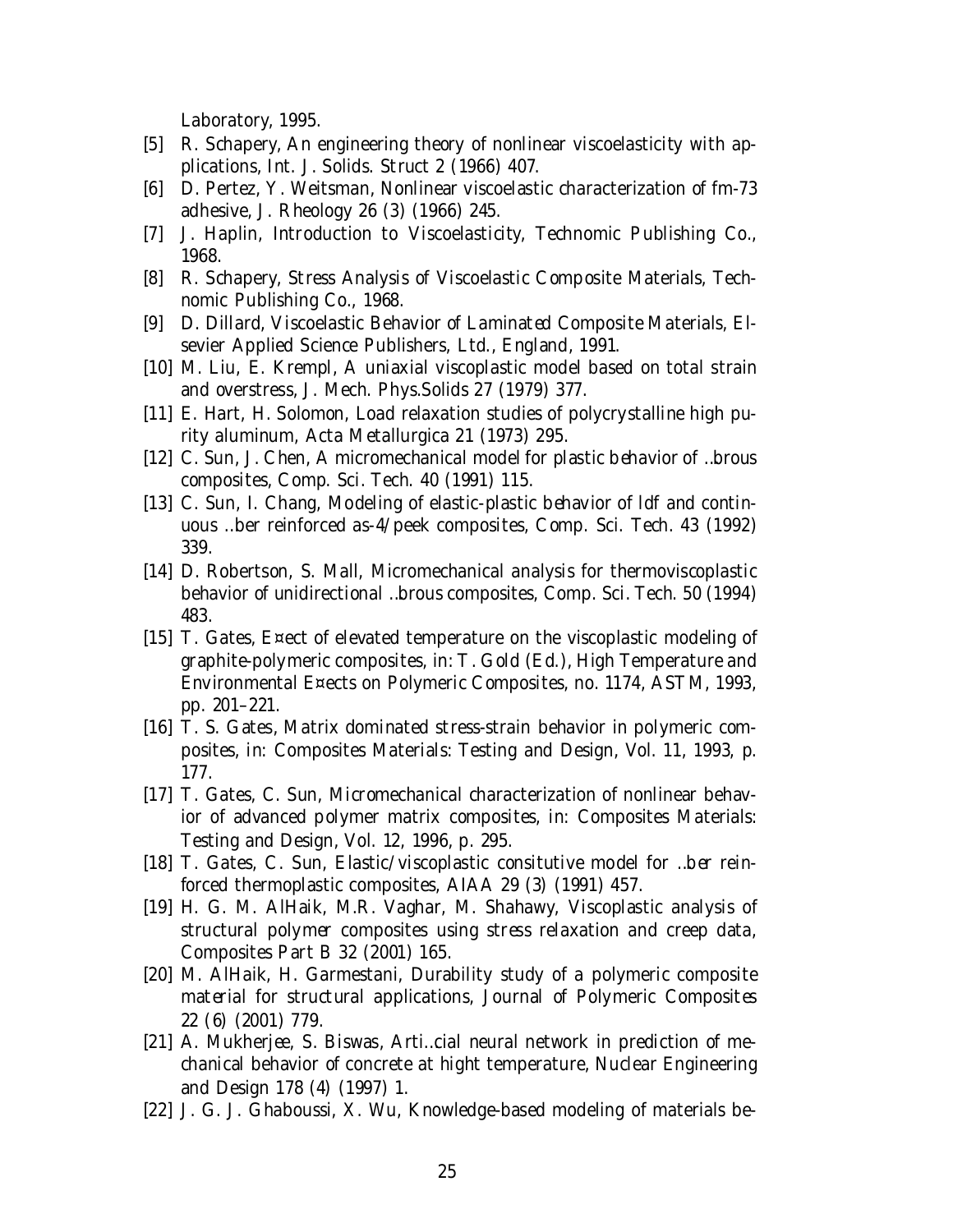havior with neural networks, J. Engineering Mechanics 117 (1) (1991) 132.

- [23] I. Yeh, Modeling of strength of high-performance concrete using arti…cial neural networks, Cement and Concrete research 28 (12) (1999) 1797.
- [24] T. Furukawa, G. Yagawa, Implicit constitutive modelling for viscoplasticity using neural networks, International Journal For Numerical Methods In Engineering (1998) 195.
- [25] C. Li, A. Ray, Neural network representation of fatigue damage dynamics, Smart Materials Structures 4 (1995) 126.
- [26] X. Wu, Neural ntwork based material modeling, Ph.D. thesis, Department of Civil Engineering, University of Illinois at Urbana-Champaign, Urbana, IL (1991).
- [27] P. Simpson, Foundation of neural networks, in: E. Sinencio, C. Lau (Eds.), Arti…cial Neural Networks: Paradigms Applications and Hardware Implementation, 1992, p. 3.
- [28] P. Werbos, Backpropagation : Past and future, in: IEEE International Conferenmce of Neural Networks, Vol. 1, 1988, p. 343.
- [29] B. Parker, Second order backpropagation, in: IEEE First International Conferenmce on Neural Networks, Vol. 2, 1987, p. 593.
- [30] H. Demuth, M. Beale, Neural Network Toolbox for Use with Matlab, The Math Works Inc., Naticks MA, 1994.
- [31] R. Fletcher, C. Reeves, Function minimization by conjugate gradients, Computer J. 7 (1964) 149.
- [32] R. Fletcher, Practical Methods of Optimization, 2nd Edition, John Wiely and Sons., 1987.
- [33] R. Battiti, Accelerated backpropagation learning: Two optimization methods, Complex Systems 3 (1989) 331.
- [34] F. D. E.M. Johansson, D. Goodman, Backpropagation learning for multilayer feed-forward neural networks using the conjugate gradient method, Int. J. Neural Systems 2 (4) (1991) 291.
- [35] P. Gill, W. Murray, Newton-type methods for unconstrained and linearly constrained optimization, Mathematical Programming 28 (1974) 311.
- [36] M. Hestenes, Conjugate Direction Method in Optimization, Springer-Verlag, Berlin, 1980.
- [37] P. Dembo, T. Steihaug, Truncated newton algorithms for large scale unconstrained optimization, Math. Programming 26 (1983) 190.
- [38] S. Nash, Preconditioning of truncated newton methods, SIAM J.Sci. Stat. Comput. 6 (1985) 599.
- [39] S. Nash, Newton-type minimization via the lanczos method, SIAM J. Numer. Anal. 21 (1984) 770.
- [40] S. Nash, A. Sofer, Block truncated-newton methods for parallel optimization, Math. Programming 45 (1989) 529.
- [41] S. Nash, J. Nocedal, A numerical study of the limited memory bfgs method and the truncated-newton method for large scale optimization, SIAM J. Optimization 1 (1991) 358.